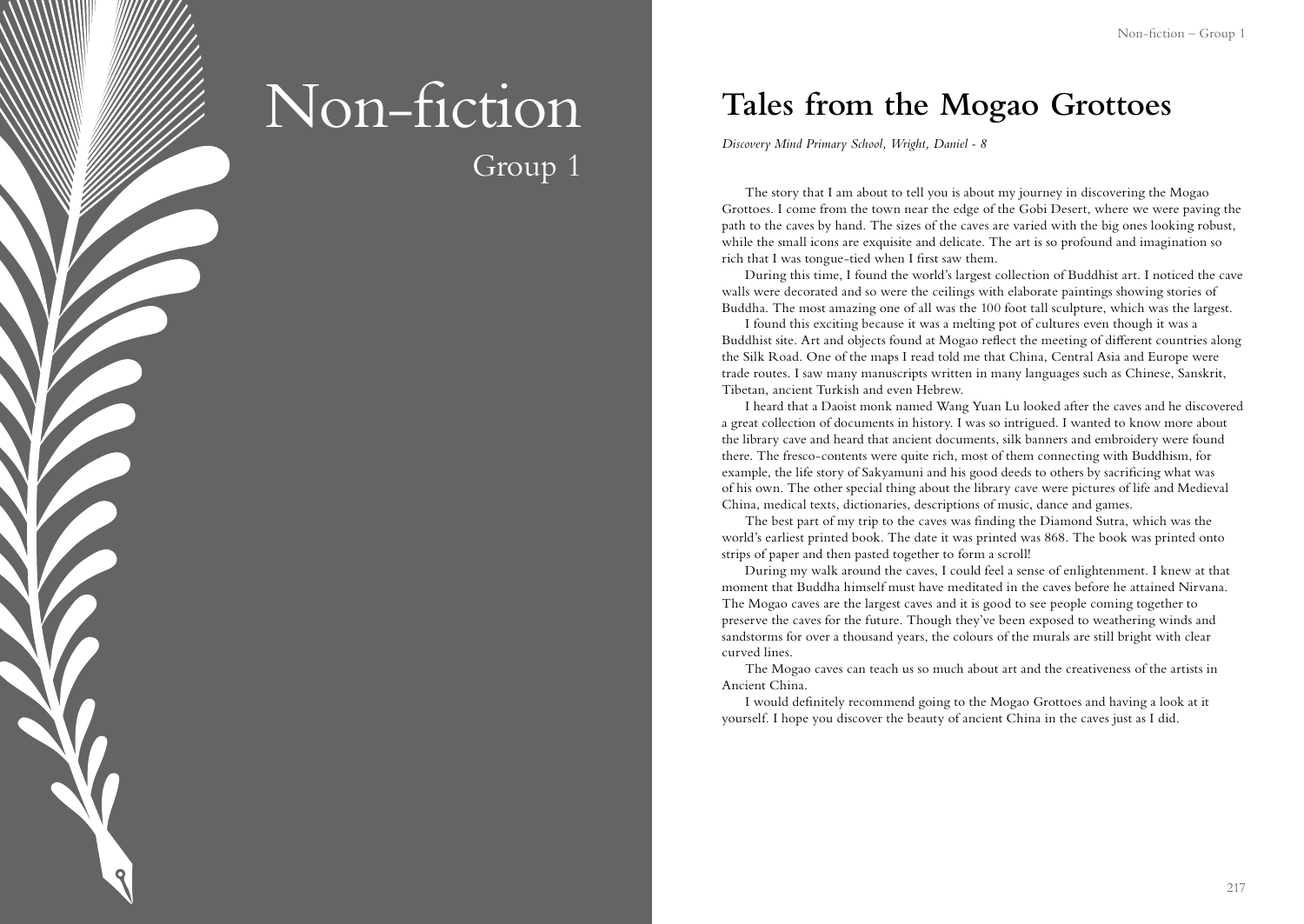## **In the Eye of the Beholder**

*St. Paul's Co-educational College Primary School, Lee, Madeleine Sofia - 7*

Out in the edge of the desert in the farthermost roads of north-western China lay a small town that stood in the crossroads of Eastern and Western Asia. It was the last stop where travellers would be able to find some shelter and refuge from the sand dunes that would go as far as the eye could see in every direction. This small town served as a physical and commercial crossroad, but more importantly was the portal through which Islam, Christianity, Judaism, and Buddhism would enter China.

A man of small stature, Wang Yuanlu, endured famine in his younger years and had also served as a soldier. He turned to Taoism as his life purpose to make sense of his suffering. He encountered the Mogao Grottoes in the middle of the desert that had been painted with a myriad of Buddhas and appointed himself as guardian to them. One day, while repairing the walls, he found a crack in a door that led to a secret chamber. Inside, were thousands of white cloth bags and in each bag were scrolls of manuscripts, fabrics, and silk flags. Having never been educated, Abbott Wang was unable to read the manuscripts; however, sensing their importance, he retrieved a few and sent them to local Chinese governors in an effort to raise money for his restoration work.

News of these manuscripts traveled word of mouth, and soon two explorers of European heritage made their way to Dunhuang to try and acquire these secret treasures. Frenchman, Paul Pelliot, befriended the Abbott and was given access to the secret chamber. For three weeks, Pelliot worked tirelessly and with breakneck speed. Crouched in the little hole in the wall, under the small flicker of a candle, he peered into thousands of scrolls. His fluency in Mongolian, Arabic, Persian, Tibetan, Sanskrit, and Chinese quickly came to use and as he had a photographic memory, he was able to comprehend the scrolls, categorize them in his mind, and pick the ones that had the greatest historical value. After much negotiation and haggling with Abbot Wang, Pelliot secured his lot of scrolls for 500 taels and traveled by horseback for two years to Peking before bringing them back to Paris to showcase them for the world to see.

In a moment in time, a poor local man survived the desert by selling what he beheld were illegible scrolls to facilitate his mission of serving his temple gods. An educated foreign man pursuing his passion of Asian language, culture, history, and art made the discovery of his lifetime seizing what he beheld were treasures beyond belief. These two men, in spite of pursuing their own self-interests, ended up contributing to humanity by preserving these treasures for the world to see.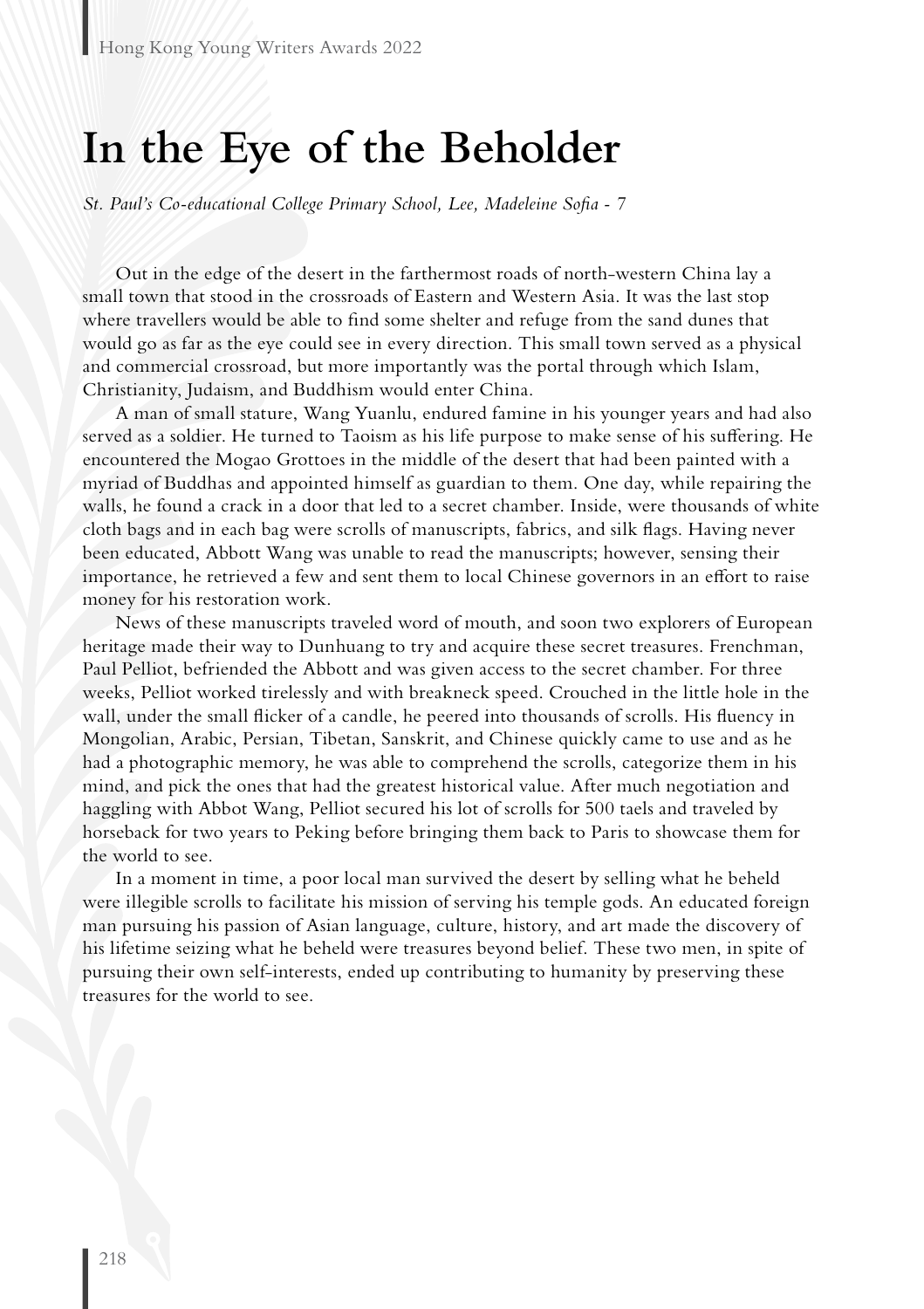# Non-fiction Group 2

 $\blacklozenge$ 

 $\overline{\mathbf{Q}}$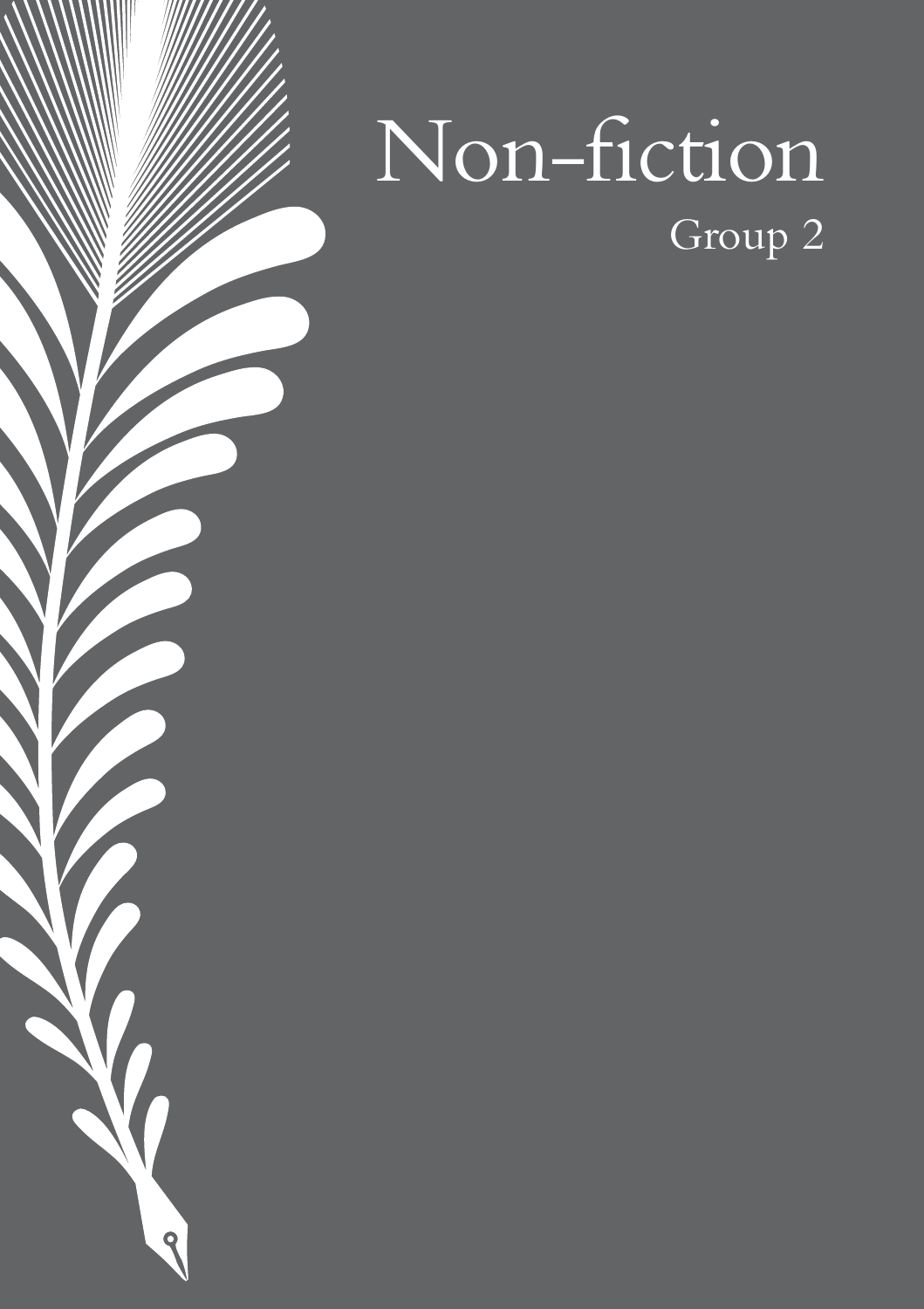## **All about the Legendary Mogao Caves**

*Diocesan Preparatory School, Tang, Chun Yin - 10*

I am sure that once you hear the name of the Mogao Caves, you will immediately think of the caves in Gansu that was once part of China's history ---- the Silk Road. And that's absolutely correct! Yet do you know any of its great history or its uses in the past for the people? If you are craving to know, then you have come to the right place. For this episode, I will bring in the Mogao Caves to you today. Let's zoom in!

The Mogao Grottoes, also known as the Mogao Caves or the Caves of the Thousand Buddhas, is situated just after a strategic city in the most famous Silk Road ---- Dunhuang City, which is now in Gansu Province. This famous grotto is along the three most famous grottoes with the Longmen Grottoes and the Yungang Grottoes. Now it is a UNESCO World Heritage Site due to its precious manuscripts and its enormous value for archaeologists to study the Silk Road's past.

The history of the Mogao Grottoes dates back to the 4th century CE, which one book from the Tang Dynasty states that one monk known as Yuezun went across the original site, when the grottoes weren't built at that era, when the monk instantly had a vision of which there were a thousand buddhas bathed in blinding golden light. After days, another monk called Faliang joined him and starting digging caves. After them, more monks started to swarm in and dig more grottoes, and the site grew a lot by time. By the time of the Sixteen Kingdoms, there was already a small community of monks thriving at the site already. While in the era of the Tang Dynasty, there were as much as a thousand caves.

At the era of the Sui and Tang Dynasties, the Mogao Grottoes were so famous that the site became a place for worshipping and pilgrimage. The caves also began to have Buddhist paintings and architecture as representations for the quest of enlightenment and teaching tools for Buddhist beliefs. For the caves, the major caves, which were the most important or large ones, were funded by people which had a very high status in China, such as the local administrators, noble families and even the emperor for some time. The minor caves might have been funded by people with a much lower rank, for instance, merchants and local residents.

 Regrettably, right after the Tang Dynasty, the Mogao Caves were almost forgotten due to that the once bustling Silk Road started to lost its former uses and became much less popular for merchants and travellers to pass, since the road's environment wasn't like the roads we have today—there were harsh places to go. For example the deserts in Central Asia and the icy mountains in northwest China, which made people very difficult to pass through and get to their destinations. As well, the routes to China from the western world started to be dominated and welcomed by the via sea routes. At that time, taking the sea routes were much longer and had to take up more time, but people thought it was better due to the fact that it was less dangerous and they would take up less risk in the process. After the domination of sea routes, the once principal city Dunhuang's population started to decline quickly and soon the city was nothing more than a little town. At the same time, the Silk Road was unpopular within travellers and vanished with the Mogao Grottoes, leaving these two once crucial routes and architectures not more than a past memory to the people.

Hundreds of years went by, and in the start of the 19th century, the archaeologists of Western European countries such as France and Britain got interested in the ancient Silk Road and many of them had begun to travel to China to get their hands on the precious information of the past to research for. Alas, they did not get any information on the Silk Road or the Mogao Caves, and went back with nothing.

 Time passed, and one year, a Chinese Taoist named Wang Yuanlu went by the site and found some caves which were filled with sand by time. He decided to revive those caves and see what absorbing things there were inside. After he shovelled away the sand, there was actually nothing! Then, he saw something like a wall inside, he felt very curious and walked inside. It was an ancient Chinese styled door! So, he opened the door, and guessed what did he see? He saw loads of historic paper manuscripts, and some medium-sized Buddha statues made of porcelain. He took some rolls of the manuscript, and ran to the county administrator's place and showed them to him. The administrator was fascinated at the sight of it, but thought of the expense needed to transport the ancient manuscripts, and told Wang to reseal the caves instead. On the contrary, some scientists and archaeologists heard all about Wang's incident and immediately went to the site to take scripts to study.

Some people noticed that there could be some scripts lost, so they started to do actions to protect these precious scripts from being taken, since there were rumours that some of the manuscripts were stolen or copied. After many scenes of foreigners and armies destroying many of the precious scripts, finally in the year 1987, this place was justified as a UNESCO World Heritage Site and has been widely promoted and visited by lots of people from the world ever since.

I sincerely hope that you all like this introduction of the past and well known Mogao Grottoes. Thank you very much!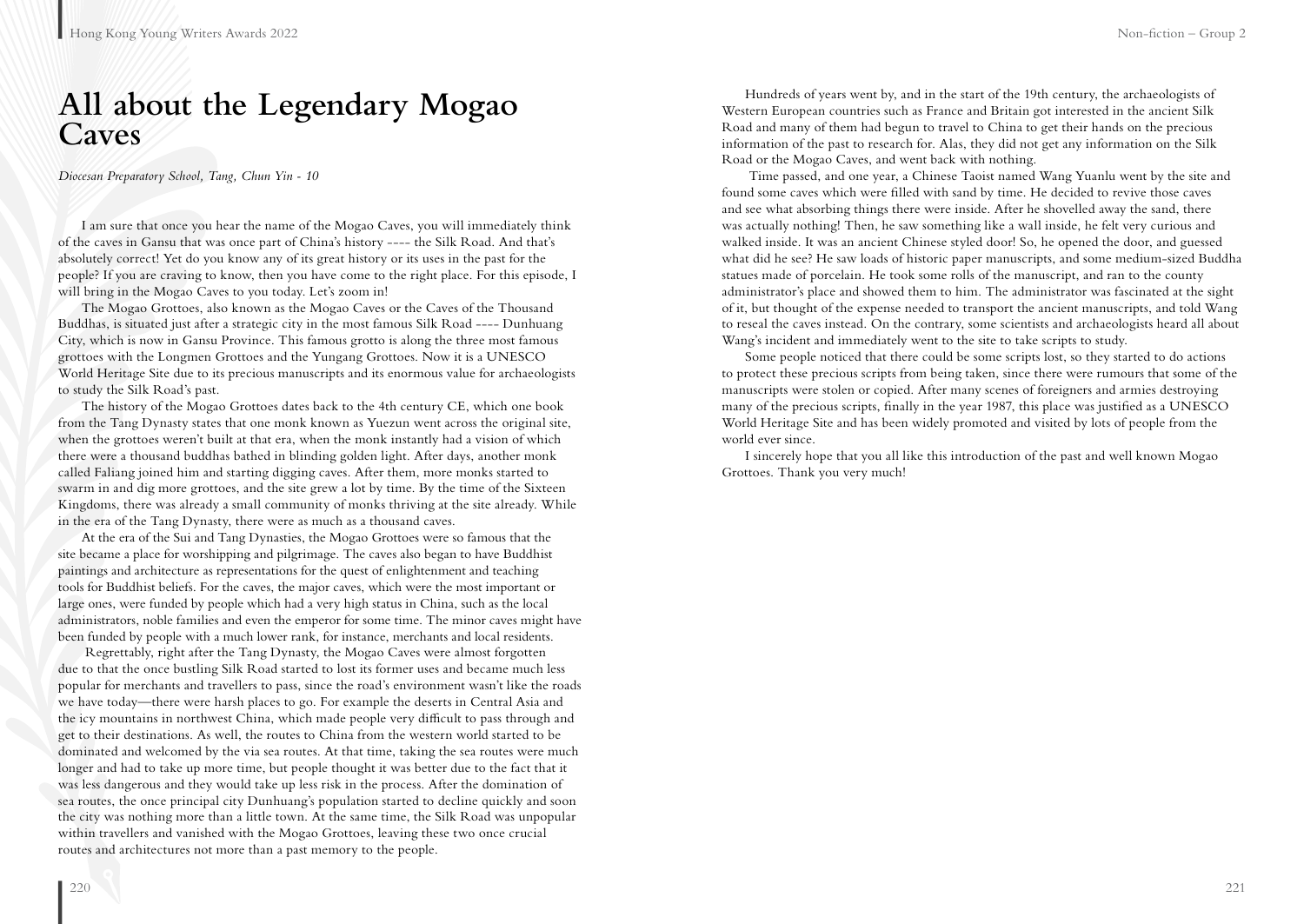## **The Entrance To Pure Land Paradise—Facts About The Mogao Caves**

*ESF Glenealy School, Li, Tan - 8*

#### **Introduction**

The Mogao Caves(also known as the Mogao grottoes)are one of the world's most significant Buddhist sites ever made, the first caves were built around the 4th century and the last ones were built around the 14th century. Over the millennium many things have been discovered, many have been taken and many have been built.

#### **Where are the Mogao Caves located?**

The Mogao Caves are just 15 miles southeast to a town called Dunhuang, which is located in a droughty desert crossroad on the silk road with a population of 140,000 in 2021. Dunhuang used to be a very popular place to stay for worn-out travellers along the 4000 mile long Silk Road which connects the East and the West by a network of trade routes. At Dunhuang, the weary travellers would thank gods that they had survived the journey, bring back goods to their families and rest.

#### **Why were the Mogao Caves built?**

The Mogao Caves were built to honour the popular **Buddhism** religion. Here is the story of how people believed the Mogao Caves were built: One day, a devoted Buddhist monk had a **prodigious** vision, in the vision thousands of colossal buddhas were bathing in golden light on the site of the 1st cave. After the vision ended, he was determined to build what he envisaged. Over the years, the Buddhist monk encouraged many more monks to excavate many more caves and the number surged to over 400 eventually.

#### **Discovery, dispersal and revival**

Years passed, traders chose new routes, causing the Mogao Caves to become a dusty legend. It was until 1900, the Mogao caves were rediscovered by local and international scholars and explorers. Four hundred and ninety two caves were discovered but the Library Cave (cave 17) is arguably the most influential because the cave was filled with over 50,000 **relic** items dated from the 4th to the 11th centuries. These scarce relics include paintings on silk, linen and paper, woodblock prints, Buddhist texts and social documents. The Library Cave was secretly sealed off by a sandy wall for half a **millennium** and was accidentally discovered by a Daoist priest, Wang Yuanlu, in 1900, who unofficially named himself the guardian of the Library Cave. The fortunate discovery of Library Cave, however, also marked the unfortunate beginning of the dispersal of the Dunhuang relics.

Many foreign explorers, including Aurel Stein, a British Hungarian descent; Paul Pelliot, a French sinologist; Zuicho Tachibana and Yoshikawa Koichiro, members of Japanese **expedition** team and Langdon Warner who was known to take murals using plastering tape and glue, came to Dunhuang and purchased a great amount of treasured arts and documents for an extremely low price. It was until then, Chinese scholars (now known as Dunhuang Academy) decided that it was time to send all the relics to Beijing to keep them safe. Unfortunately only 8,000 of the 10,000 relic items made it to Beijing, the remaining were either stolen or lost.

#### **A thousand years of art**

Between the 4th and 14th centuries, plenty of artists have illustrated in full colour many magnificent wall paintings showing what they believed. Buddhist imagery predominates, yet many other subjects were reflected as well, such as central Asian, Indian and Tibetan. The murals of Mogao are considered as one of the world's most significant **heritage** sites.

#### **Dunhuang Today**

The Mogao Caves are facing many challenges, which include: extreme weather like sand storms and man-made damage such as tourism and pollution. Scientists are manufacturing many ways of helping to keep the caves secure. Here is one of them: Digital caves are one of the most innovative solutions to preserve the Mogao Caves. Arts and documents are available in digital forms, i.e photos, holograms and google earth. It is possible to visit the Mogao Caves at any time and anywhere on your fingertips (except for when your phone is not charged).

#### **Conclusion**

Over the years, the Mogao caves have been a major sight of Buddhist arts, but still ahead of us lies many more decades of **conservation** until the Mogao Caves will be finally safe.

#### **Timeline of the Mogao Caves:**

**366 AD:** First cave built by Buddhist monk. **581 AD - 907:** More caves constructed (Tang and Sui Dynasty). **1900:** The Library Cave was accidentally discovered by Daoist Wang Yuanlu. **1907 - 1925:** Aurel Stein and others came to Dunhuang several times. **1930 - 1940:** Chinese scholars inspected the Mogao Caves. **1944:** National Dunhuang Art Institution established. **1950 - 1984:** Professionals started rebuilding the Mogao Caves. **1987:** Became world heritage site. **Now:** Scientific conservation

#### **Author's Note**

T. Li lives in Hong Kong and was born in 2013 in Southwest London, England. He enjoys reading and writing. Favourite author is David Wallams who is also an English comedian who swam across the English Channel. Tan also enjoys playing sports such as Ping Pong, Football, Tennis and Swimming. Tan has a younger sister named Fearne, and lives with his mother and father on Robinson Road.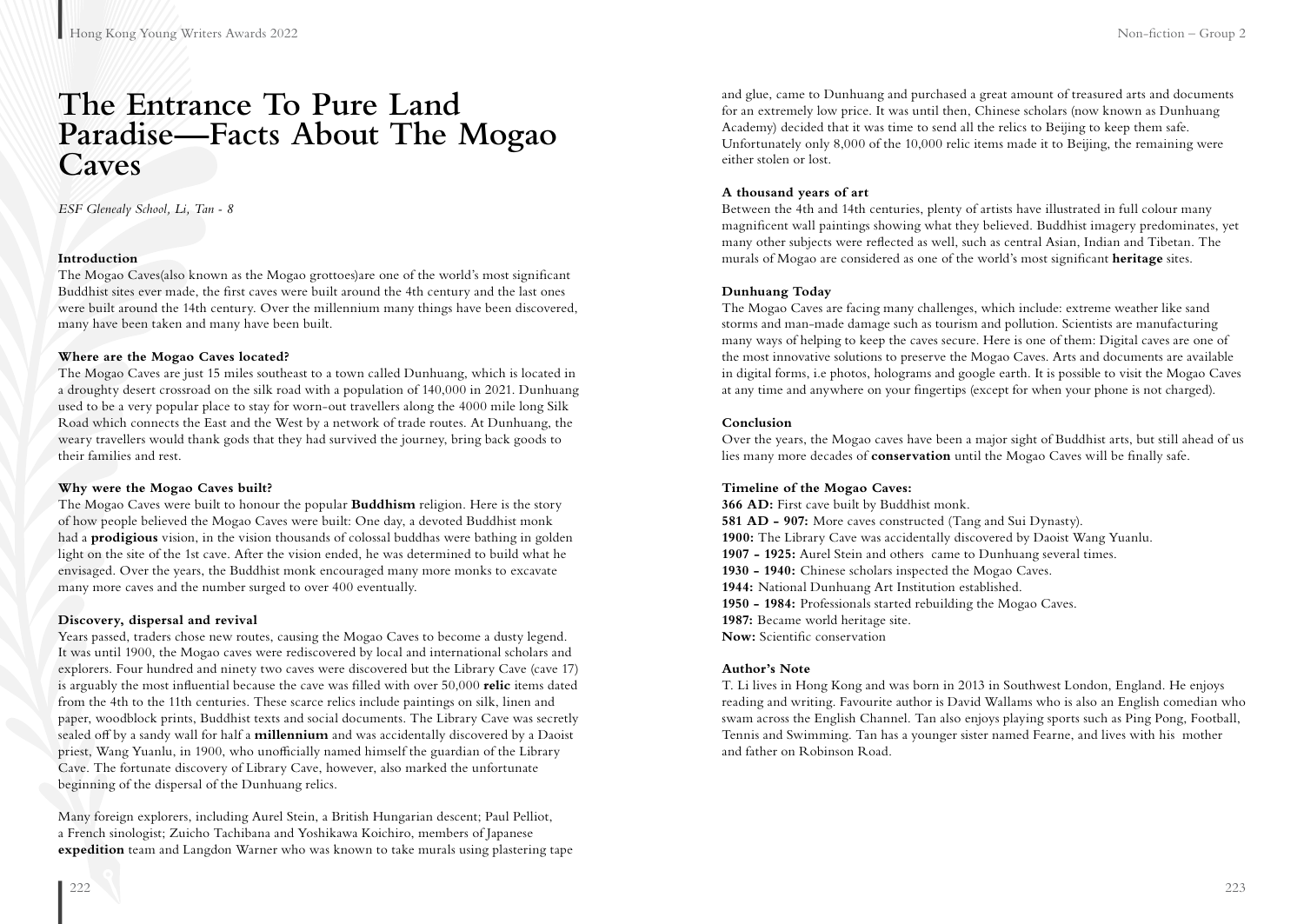#### **Glossary: definition comes from Dictionary.com**

**Buddhism:** [**boo**-diz-*uh*m] a religion, originated in India by Buddha. **Prodigious:** [pruh-**dij**-*uh*s] wonderful or marvelous **Millennium:** [mi-len-ee-uhm] a period of 1,000 years. **Relic:** [**rel**-ik] a surviving memorial of something past. **Expedition:** [ek-spi-dish-uhn] an excursion, journey, or voyage made for some specific purpose, as of war or exploration. **Heritage:** [her-i-tij] something that is handed down from the past, as a tradition.

**Conservation:** [kon-ser-vey-shuhn] the act of conserving; prevention of injury, decay, waste, or loss.

## **What are the cultural impacts of the Mogao Grottoes' discovery within and outside of China?**

*Stewards Pooi Kei Primary School, Wang, Alice - 11*

French sinologist and orientalist, Paul Eugene Pelliot once remarked in a letter about the Mogao Grottoes, 'During the first days, I attacked nearly a thousand scrolls a day.' The Mogao Grottoes, located in Dunhuang, China, contain nearly 500 temples and the finest Buddhist artwork in the world. Daoist, Wang Yuanlu first discovered the library cave which contains the majority of the artifacts in 1900 when he was cleaning. However, at that time, not just Wang, no one knew or understood the value of the relics, except a Chinese academic - Ye Changzhi. He suggested transporting all the antiquities to Lanzhou but was refused, since there was no funding. Ironically, one government official even thought that his own writings were of better quality than the historical texts found in the grottoes. Eventually, the dismissal of the documents' importance caused the valuable contents to be raided by foreign archeologists. As of now, a large portion of the sacred pieces have been transported to overseas museums, such as ones in Paris, London and Berlin. It is widely agreed that the valuable pieces in the grottoes had been 'stolen', which is not the truth. The real reason behind the loss of these pieces is because no one realized the value of them. They did not comprehend how precious the documents in the caves were. No one could have known that the grottoes would one day become a discovery that stuns the world with its substantial influence within and outside of China, even in the realm of pop culture. This particularly rings true for the historians studying Chinese heritage and culture.

The Mogao Grottoes are a window into China's past. They give an insight into historical China and the socio-economic characteristics of the dynasties during that particular time. There are many ancient and current manuscripts relating to philosophy, history, mathematics, art, poetry, religion (Buddhism, Judaism, Nestorianism), and even medicine. This treasure trove of information is useful for the modern-day person to understand the religion and lifestyle of the ancient people, which further encourages appreciation for the study of Chinese history, and even the history of Chinese music. Many are stunned to learn that there are notable exchanges and crossovers in Asian and Western music. Interestingly enough, the documents about Buddhism have deepened people's knowledge about its history and origins, sparking an interest in many. This shows that despite many people considering this as an overall loss of priceless heritage, the Chinese have still gained in the bigger picture. On that note, it should be clarified that the pieces which now reside overseas were in fact not a disrespectful or unjust trade. That being said, it is understandable for the modern-day person to consider foreign archeologists' actions as unjust and deceitful, as they concealed the true value and importance of the relics at the time. However, is it not evidence of China's generosity and passion in spreading its culture too?

Dunhuang, where the Mogao Grottoes are located, was a giant cultural mixing pot. In the early ages, it allowed people to peacefully come together. During the peak prosperity of the Silk Road, Chinese and Western cultures were able to meet at the grottoes. Different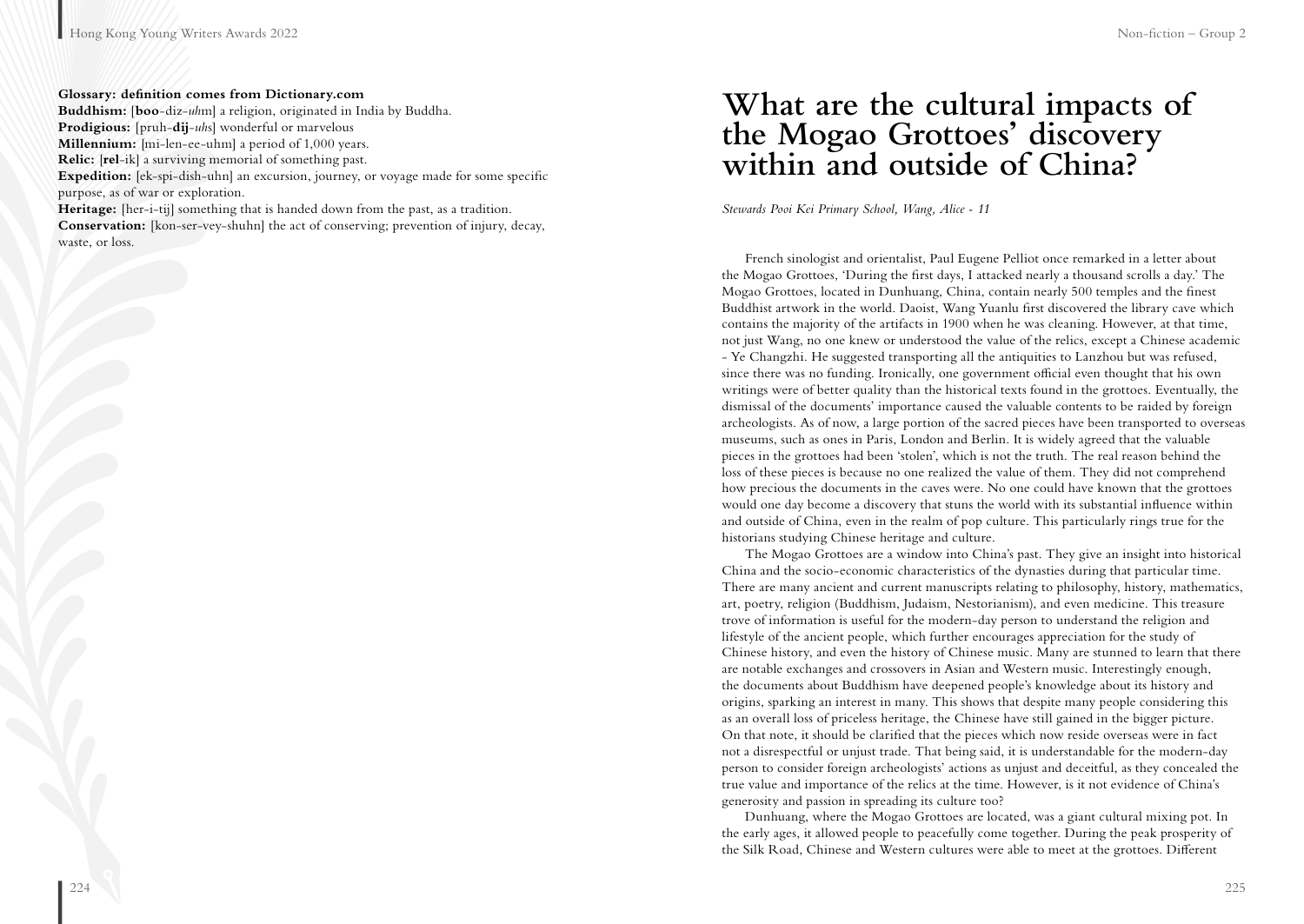faces from all over the world were blended together through wall paintings, and some pieces have even absorbed the strengths of ancient art from Iran, India and Greece, amongst other places. It is proof that cultures have been historically mixed and embedded everywhere. This was the start of alleviating racism, xenophobia and the removal of racial boundaries. Hence, the benefits and significance of Chinese heritage crossing international borders by far outweigh any type of loss. Ultimately, it has contributed immensely to decreasing discrimination and increasing foreigners' understanding and knowledge of Chinese culture.

Being the biggest and the most perfect grottoes in the world, the impact of the Mogao grottoes' discovery is vast - its influence in pop culture is still evident. It has changed the image of many religions in people's minds. For example, some consider religion as insignificant, however, the influences of the grottoes have made them speechless. Whereas, in modern art it has provided inspiration for artists and musicians, even changing their styles. On top of that, there is a specialized subject in universities called 'Dunhuang Studies', allowing people to be educated on the antiquities found in the grottoes specifically. To deepen the public's understanding of this magnificent site, virtual reality exhibitions have been created which explore new storytelling techniques. These killed two birds with one stone, as they minimized carbon dioxide exposure and humidity at the real site. They were a significant step in blending ancient history and modern technology, creating new mediums for storytelling. As a whole, it is evident that the famed grottoes will continue to inspire creations and various art forms. Hopefully, there will be similar exhibitions in the future.

Overall, the Mogao Grottoes are a crucial discovery in history, ancient art, and commerce. Their impact can be witnessed everywhere, even in foreign countries and modern-day culture. They give insight into Chinese heritage, customs and religion. The most essential part is that they open the door of Chinese history to people in China and all over the world. Therefore, as one of mankind's precious treasures, the Mogao Grottoes should have a chance to be repaired and most importantly, they should be closed off to the public. Even though some will consider it a regrettable choice, it is imperative to ensure the preservation of the priceless artifacts. Lastly, it would be a great endeavor and honor for archeologists to continue discovering additional caves and spread Chinese culture even further to other nations.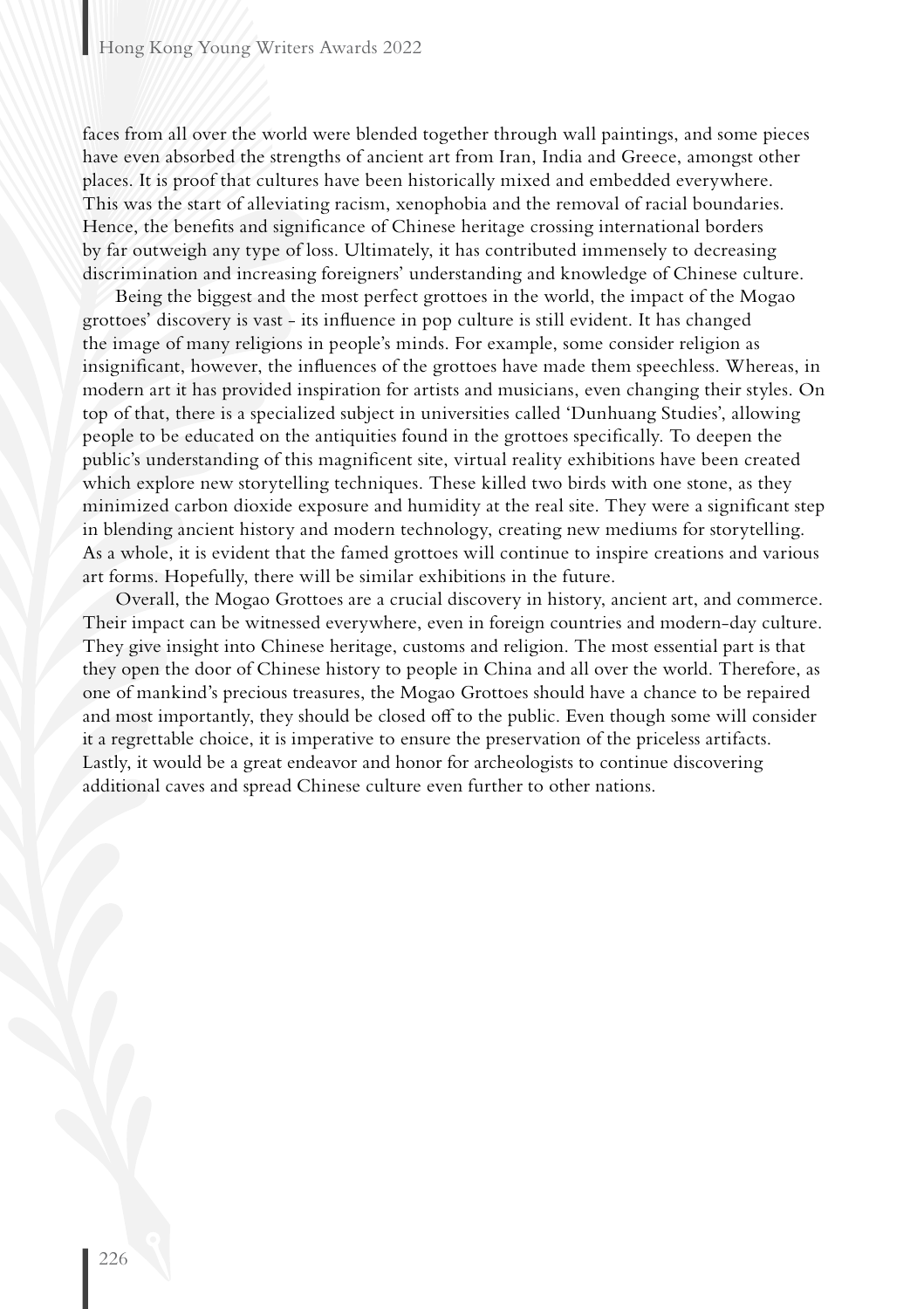

 $\blacktriangledown$ 

 $\overline{\mathbf{Q}}$ 

## Group 3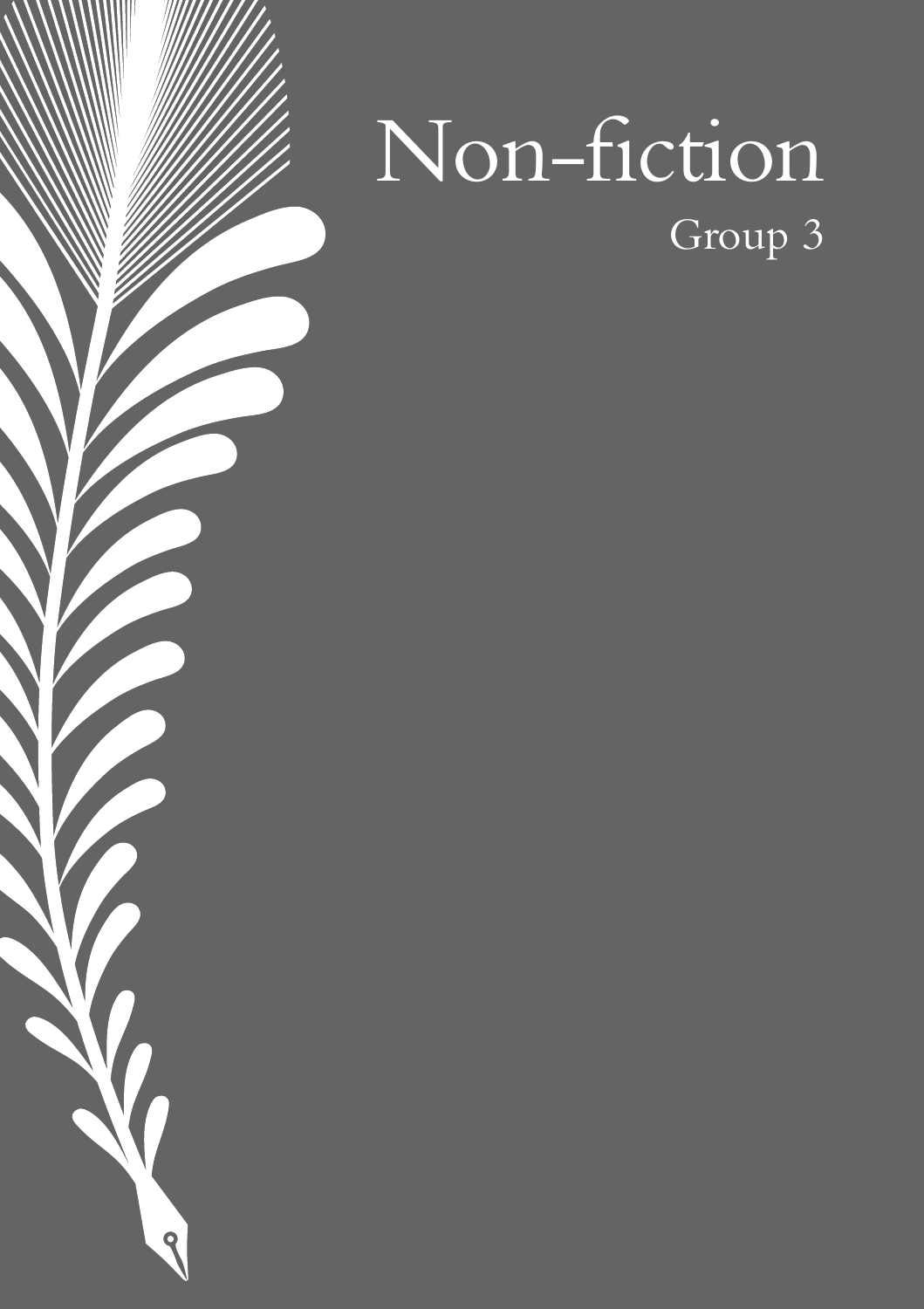## **Mogao Caves: Rethinking the Lost Legacy of China's Cultural Relics**

*French International School, Fung, Sum Yi Emily - 13*

The year was 1907. Wang Yuanlu, a Daoist monk, stooped inside one of the remote Mogao Caves at the edge of Gobi Desert, and struck a bargain that would leave China reeling for more than a century. His sale to British archaeologist Aurel Stein of some 10,000 scrolls, paintings and manuscripts, which the caves had faithfully protected since medieval times, sent pieces of China's historical soul into exile in distant lands. Yet, in doing so, he may have unwittingly saved the relics from possible destruction decades later.

The Mogao Caves, 25 kilometers from Dunhuang, in Gansu province, consists of 492 caves carved into a cliff. Over the course of centuries, and far removed from human eyes, the grottoes became sanctuaries for vast and rare collections of medieval Buddhist art. Commanding more than 45,000 square meters of murals and 2,000 painted sculptures, produced between the Three Kingdoms Period (AD 220-280) and the Song Dynasty (AD 960-1279), amounts to the world's largest repository of Buddhist art. That distinction earned the caves a place on the UNESCO World Heritage List in 1987.

Their remote, desert location made the caves a landmark along the Silk Road, an ancient network of trade routes linking eastern and western Asia with India and the Mediterranean. During its heyday, the junction was popular with peripatetic monks who sought shelter during pilgrimages and travelers who looked for water and supplies. Ancient Mogao relics bear witness to the civilizations of the Sui, Tang, Song and Yuan dynasties, and the evolution of Chinese culture and philosophy.

Wang Yuanlu became a Daoist priest in 1900 following his military discharge. His subsequent perambulations led him to the Mogao Caves. Sand dunes and ridges serve as windbreaks, allowing trees to grow and rivers to flow in a desiccated landscape. Inspired by the caves' mystical air, Wang took up residence, appointing himself as guardian of the grottoes.

While sweeping sand in one cave, Wang knocked down a plaster wall, which sealed a hidden chamber, later known as the Library Cave. A deeper dive into this inner sanctum revealed a cache of more than 50,000 manuscripts, books, and silk paintings, all dating prior to 1004.

The find served as tangible evidence that the site was an early crossroads of once-vibrant, now long-vanished civilizations. Greek, Roman, Persian, Indian, and Chinese cultures mixed and melded in Dunhuang during a span of a thousand years, making it the focal point of an early form of globalism, and a marketplace for goods and ideas. The documents included those written in Chinese and other Silk Road languages such as Tibetan, Sogdian, Uyghur, Sanskrit and Hebrew. Among those carrying outsized weight were the Diamond Sutra (the oldest printed book), the Book of Heaven (the earliest musical score) and the Dunhuang Star Chart (the first graphical star map). The Library Cave also housed works on religion and philosophy, suggesting how different schools of thought had merged to shape today's "Three Teachings," which carry elements of Confucianism, Daoism and Buddhism.

Daoist Wang's pleas to the Qing government to fund the caves' restoration were met with aloofness. The notion of selling the caves' contents to fund restoration first struck Wang during his 1907 encounter with Aurel Stein. The monk eventually sold Stein 29 crates of

manuscripts, paintings and artworks for 130 British pounds, equivalent to 16,000 British pounds today. During the ensuing years, Wang sold tens of thousands of manuscripts and artifacts to foreign explorers. By the time he stopped in 1924, the Library Cave's contents were half-depleted.

The lessons from the Mogao Caves' history are complex and nuanced. Wang's discovery of the Library Cave has enhanced our understanding of medieval Chinese culture, the Silk Road and many other fields. It also offers us a deeper glimpse into human nature, especially when personal and social interests collide. The behaviors of Daoist Wang, European archaeologists and Qing dynasty officials reflected greed in a myriad of forms.

Nationalists painted Wang as the scoundrel of modern China. Yet, did they use the proper lens when judging one man's decisions and actions from more than a century ago? Many have accused Wang of being a greedy simpleton, but that characterization ignores the broader complexities. It is a misguided perspective to judge Wang too harshly.

Being illiterate, Wang Yuanlu was probably oblivious to the value of his discovery. His decision to sell the relics to fund restoration work was fueled by three unsuccessful attempts to secure government funding. Without public support, how could Wang possibly have carried out his work for the remaining hundreds of caves? Wang, brushed aside by officialdom, turned to selling artifacts, which seems to be his only viable option in the context of his day. He sought not fame, nor to sell his days for gold, but rather to safeguard and protect a national resource that failed to resonate with public leaders.

Committing his life to restoration and religious study until his death in 1931, Wang had stayed at the Mogao Caves for 31 years. His time in the grottoes, in an impoverished stretch of northwestern China, may have better served his pursuit of physical restoration and spiritual nourishment rather than a quest for treasure. If Wang had intended to profit personally from the relics and artifacts, he would have emptied the caves, and fled years earlier.

Did foreign archaeologists and explorers pay a fair price for the artifacts? Certainly not. The Chinese cultural conscience still flinches at the plunder of priceless patrimony, even after the passing of so many years. The early  $20<sup>th</sup>$  century was marked by the "Great Game," a diplomatic brinkmanship between the European powers and the Russian Empire for supremacy in central Asia. Their struggle extended to archaeological exploits to fill their museums. An examination of interactions of British archaeologist Aurel Stein and many others during their negotiations with Wang sheds more light on how greed shapes human behavior. Through coercion, deception and corruption, these western explorers had successfully convinced Wang to sell them the Mogao cultural treasures for a paltry amount. They may have acted in their native countries' best interest, but not in Wang's, nor in China's and certainly not in the best interest of the artifacts. Their actions were emblematic of a broader pattern of European imperialism then. For years, voices calling for the artifacts' repatriation to China have rightly grown louder.

Local Qing officials, however, aren't blameless. Bureaucratic corruption, inept leadership and ethnic discrimination stoked economic weakness, political instability and foreign invasions, including the Boxer Uprising and the Eight-Nation Alliance. The Qing empire, hanging by a thread, and leaving Wang hanging in his push for Mogao restoration, fell short of its moral responsibility to him, to the caves, and to the Chinese people.

If anyone is to be accused of putting personal interest ahead of national culture, Zhang Daqian, the prolific 20th century Chinese traditional painter, might fit the bill. In 1941, Zhang and his entourage of artists ventured to the Mogao caves, spending more than two years copying Buddhist murals. Zhang's artwork won acclaim as part of the UNESCO global contemporary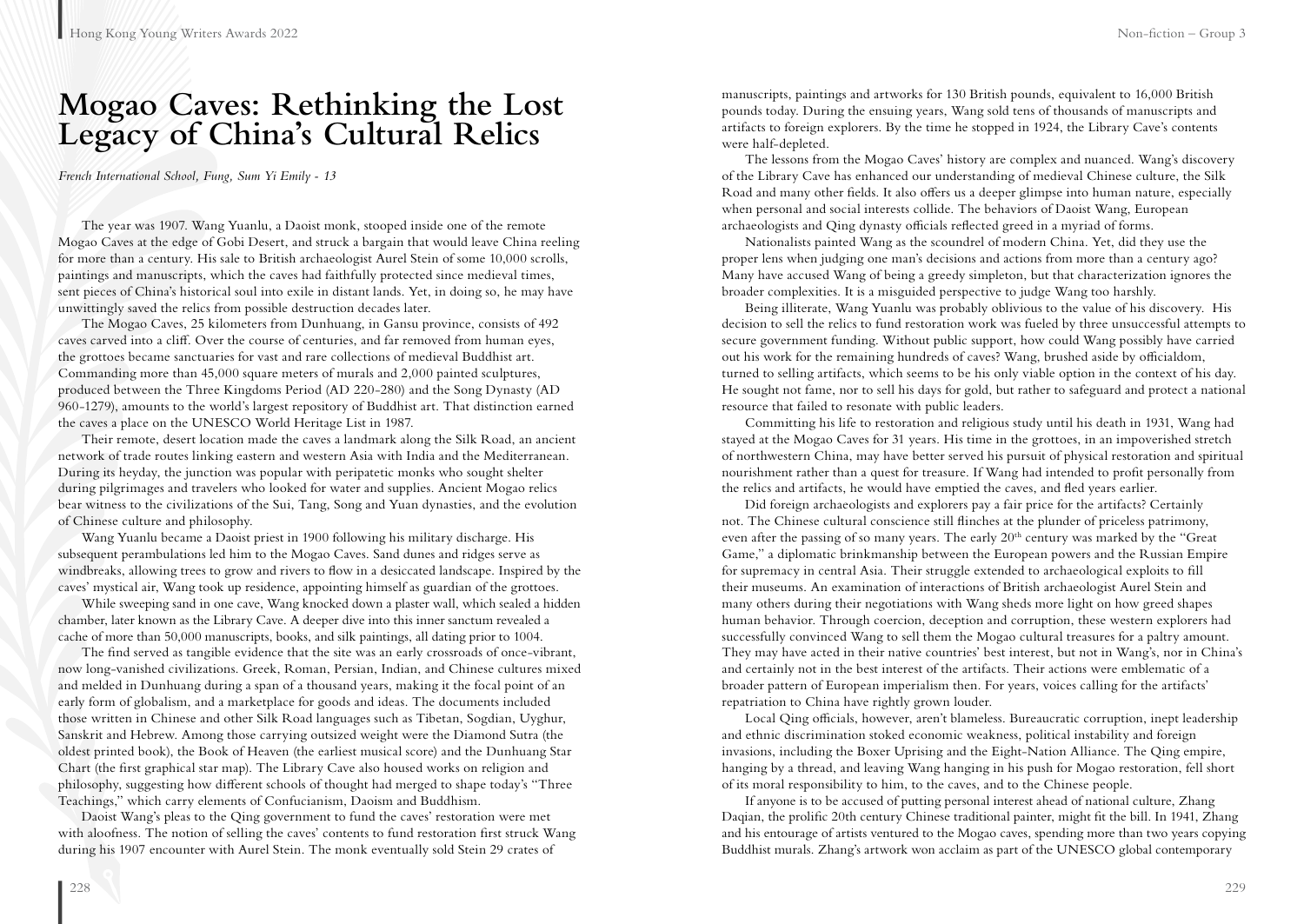art exhibition in 1945, yet a dark side to his technique would cast a pall on his distinction. His method included peeling off the outer layers of the murals, irrevocably damaging many. These techniques were later strictly forbidden by the National Research Institute on Dunhuang Art in 1945. They also exposed Zhang's self-serving, fame-seeking motives.

Public perceptions of the Mogao legend have rested on a misunderstanding of motive in human behavior and action. While Daoist Wang, European explorers and Qing officials shoulder blame for the appropriation of China's finest historical artifacts, Zhang's moral turpitude, wrongly praised as contribution, deserves censure. A misinterpretation of history would not only do injustice to Wang but distort the moral prism for future generations.

The Mogao relics, safely harbored in overseas museums, have survived the 20th century upheavals that destroyed much of China's artistic heritage. The Diamond Sutra and the Dunhuang Star Chart found refuge in the British Museum. The Sutra of the Great Virtue of Wisdom and the Book of Heaven are safeguarded in the National Library of France. In hindsight, their sale may have been essential to their survival.

Perhaps the time has come for a new approach to managing these tangible ties to China's past and the symbols of its cultural heritage. The International Dunhuang Project is among those committed to restoring and digitizing Dunhuang culture and art. Doing so would not only make the relics available to experts and researchers worldwide, but also preserve them for future generations.

Mogao art's real value lies in its accessibility, not squirreled away in some tycoon's private collection. Where the artifacts are housed matters less than how easily curious eyes can access them. It's through direct contemplation of the relics of the past that the voices of our forebears break their eternal silence to share their stories, and in doing so, teach us more about ourselves.

## **Mogao Grottoes: Traces of a Longforgotten Past**

*Harrow International School Hong Kong, Hu, Catherine - 13*

The past is often misunderstood and enshrouded in mystery. We, as a human race, often ponder our history. We puzzle over ancient relics lost by our ancestors, contemplate the clues left behind and speculate events that we cannot, and will never be, sure about. So infrequently does a near-perfect piece of the past emerge from the waves of time, yet the Mogao Grottoes are just that: a precious time capsule left by our ancestors long ago. With 492 unique and astonishing caves, 2,000 skillfully carved sculptures and 45,000 square metres of murals, these caves are considered the epitome of oriental history and culture.

The Mogao Grottoes go by many names: the Thousand Buddha Caves, the Dunhuang caves, the list goes on. Located in Dunhuang, in the Chinese province of Gansu, the area has evidence of human habitation from as early as 200 BC and is one of the most historically significant places in China, documenting its times as a garrison town and a main stop on the silk road. The area also has many natural sights, such as the Crescent Lake, and the Singing Sand Mountains with its haunting singing and drumming emerging from seemingly nowhere.

They may just be caves, but they carry many millennia of history and the obscure stories of the past. The Grottoes provide us with information crucial to understanding ancient Chinese life, such as vivid depictions of clothing, culture, ancient politics and lifestyle, such as Cave 156 dating back to the Tang dynasty, which depicts the day of workers in a field.

It is said that long ago a monk had a vision of a thousand buddhas bathed in a radiant golden light, which pushed him on to carve these caves into the cliff as a place of worship. Books and records claim he was then joined by a second monk, and then another as the caves grew in both size and status. Though this story is questionable to some, it is noted that the beginning of the use and occupation of the caves was recorded in 111 BCE, when Han dynasty Emperor Wudi and his army used it as a military frontier in the garrison town of Dunhuang to defend from nomads from the Eurasian Steppe, the Xiongnu.

By the late Tang dynasty, the Grottoes were at their peak. Spurred by Empress Wu Zetian's iron-fisted rule from 690 to 705 AD, it became the bustling main hub of the Silk Road (as depicted by cave 302 of the Sui dynasty). Under the Empress's guide, hundreds of caves were dug, colossal statues erected and more murals brought to life, marking the most rapid growth and development during the Grottoes' history. The Grottoes created a link between the East and the West, blending cultures from far and wide, its cultural value is unmatched. It was also known as a site of pilgrimage, with travellers making the gruelling journey through deserts on foot or camels to behold the sight of the murals and shrines. Today, it's one of the few UNESCO world heritage sites that meet all six of the specific criteria because of this diverse history.

Yet glory is fleeting, and so the caves slowly were lost to time. As the Silk Road fell into an unused state during the 1400s, so did the caves. By the start of the Yuan dynasty, no work or construction was continued. The site at Dunhuang became smothered by the Gobi desert, its memory fading from people's minds. Alas, the once vibrant centre of commerce fell into a dormant rest, concealed from the outside world.

However, the story does not end here.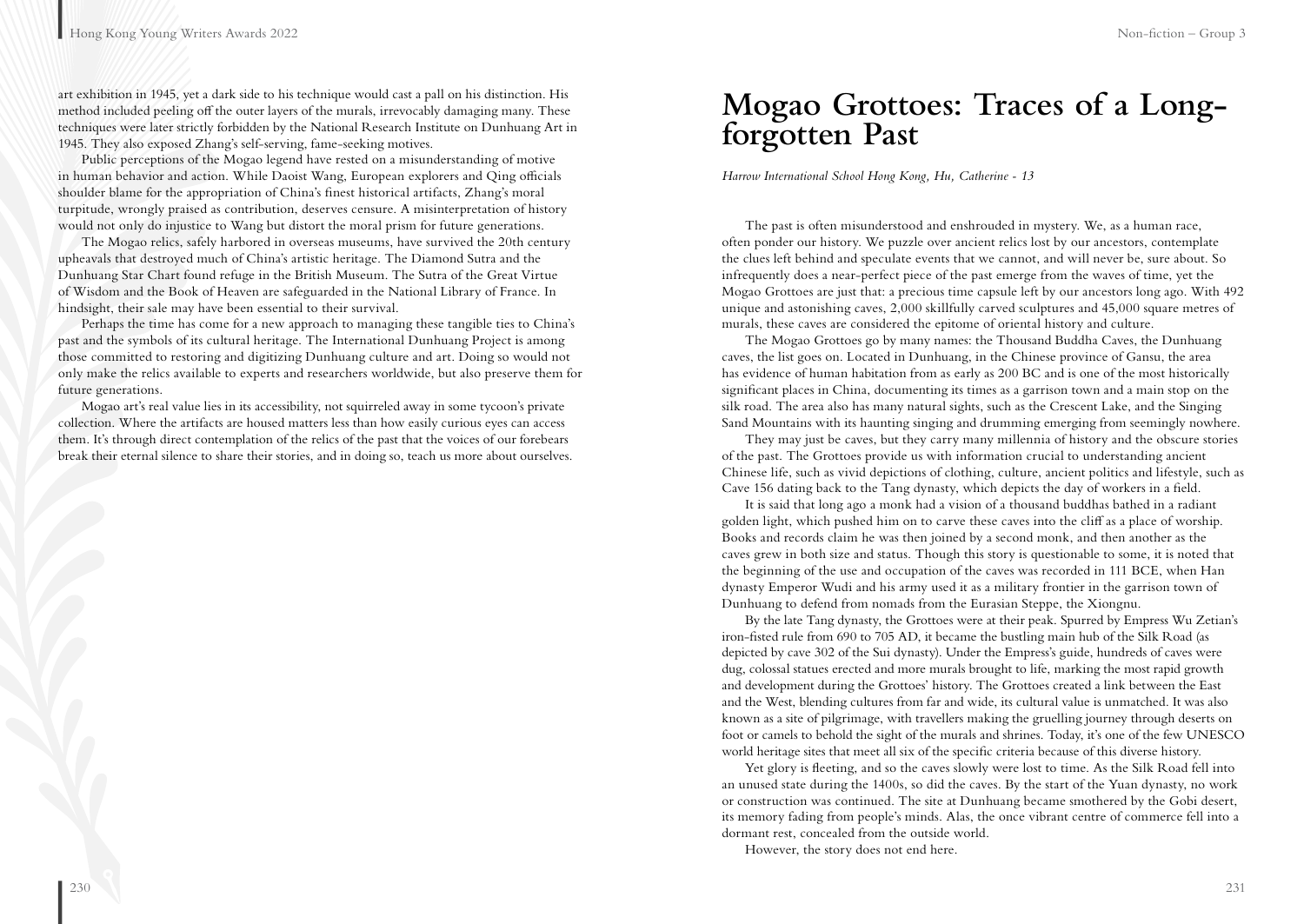In the early 20th century, Taoist monk Wang Yuanlu made a big discovery. Wang had arrived in the Dunhuang area during the 1890s from his hometown of Shanxi and became the unofficial guardian of the caves. With a goal to restore statues to their former glory, he started raising money via tours, marking the beginning of the excavation and repair of the neglected grottoes.

It was the notable discovery of the Library Cave that sparked modern interest in rediscovery and excavation of the caves. The cave was, surprisingly, discovered by accident, when Wang noticed his cigarette smoke drifting to the back of the wall in a shrine. He knocked down the walls and discovered piles of ancient manuscripts, textiles, and Buddhist paraphernalia. However, when Wang brought the documents forward to local authorities, they dismissed him, occupied with the Boxer Rebellion. Though the authorities refused to acknowledge them at first, what was even more important was the interest of renowned Indologist and explorer Aurel Stein in the caves. News of the caves spread throughout the world, historians everywhere all wanting to acquire some of the documents. When the Chinese government finally decided to transfer the documents to Beijing, only a fifth remained. Today, many of them reside in museums outside of China, such as in London, Paris, Tokyo and St. Petersburg. People's interest in the caves has not subsided even today, and currently, there are multiple organizations from across the globe that work to learn more.

The Library Cave, also known as Cave 17, was originally a memorial for a monk and its original librarian, Hongbian, evident from the statue and inscriptions inside the cave. The library was used by Hongbian as a retreat during his lifetime, many of the documents and scrolls being marked with his seal.

There was an estimated amount of 1100 scrolls and 15000 paper books originally found in the caves, along with Buddhist statues. The documents date from the Western Jin dynasty to the Northern Song dynasty, with the earliest written in 406AD and the latest written 1002AD, when the caves were sealed shortly after, some speculating to protect the documents from invaders, such as Xian Xia in 1035. The library contains the earliest printed book, the Diamond Sutra, which was originally written in Sanskrit. The subject of the caves' manuscripts covers religions such as Taoism, Buddhism, Judaism and Nestorianism, as well as ancient language, politics, philosophy and art, again showing how significant the Grottoes are to understanding the past.

But it's not only the thrilling tale of Chinese history that the grottoes tell. The caves also have great religious value. The Mogao Caves are also the largest collection of Buddhist paintings, with over 500,000 square feet of art, all carved and painted by hand so many years ago. Each brushstroke in a mural, each mark painstakingly carved weaves together the elaborate web showing the progression of Buddhist art, with each individual cave to allow you to travel through the ages. The caves have a unique art style, a blend of traditional Han Chinese art, but also that of different cultures acquired from its time as a stop along the Silk Road, such as integrations of the art from Indian, Turkish and Tibetan culture.

These paintings also provide us with information about the development of Buddhism when it entered China, such as how the Bodhisattva Avalokiteśvara became Guanyin, an important figure in Chinese Taoism and Buddhism. Each cave has religious symbols that are strongly valued throughout time. One such cave is Cave 254 from the Northern Wei dynasty, one of the oldest caves in the grottoes, showing depictions of deities, yakshas, mythical creatures and scenes of religious worship.

Culture, history and global connections: these are what make the Grottoes so remarkable. All these important aspects of the Grottoes can allow us to understand people of the past

more, answering our questions and helping us recognize the thoughts and beliefs of those from long ago. They are truly a remarkable place that has stood the test of time.

The Mogao Grottoes are a place where you can step into the past, a time capsule to be passed on. It is a direct link to our roots, something that we should commemorate. Future generations should preserve these precious relics. Though we are now living in a different era, one completely different to the original famed period of the Grottoes, it is still crucial for us to appreciate and celebrate our ancestors and heritage, for humans from all time periods have always shared one thing in common: the curiosity for knowledge, the need to understand what came before.

#### References:

https://whc.unesco.org/en/list/440/

https://bulletin.hds.harvard.edu/the-mogao-caves-as-cultural-embassies/

https://web.archive.org/web/20170610222749/http://idp.bl.uk/pages/collections\_ch.a4d https://www.e-dunhuang.com/section.htm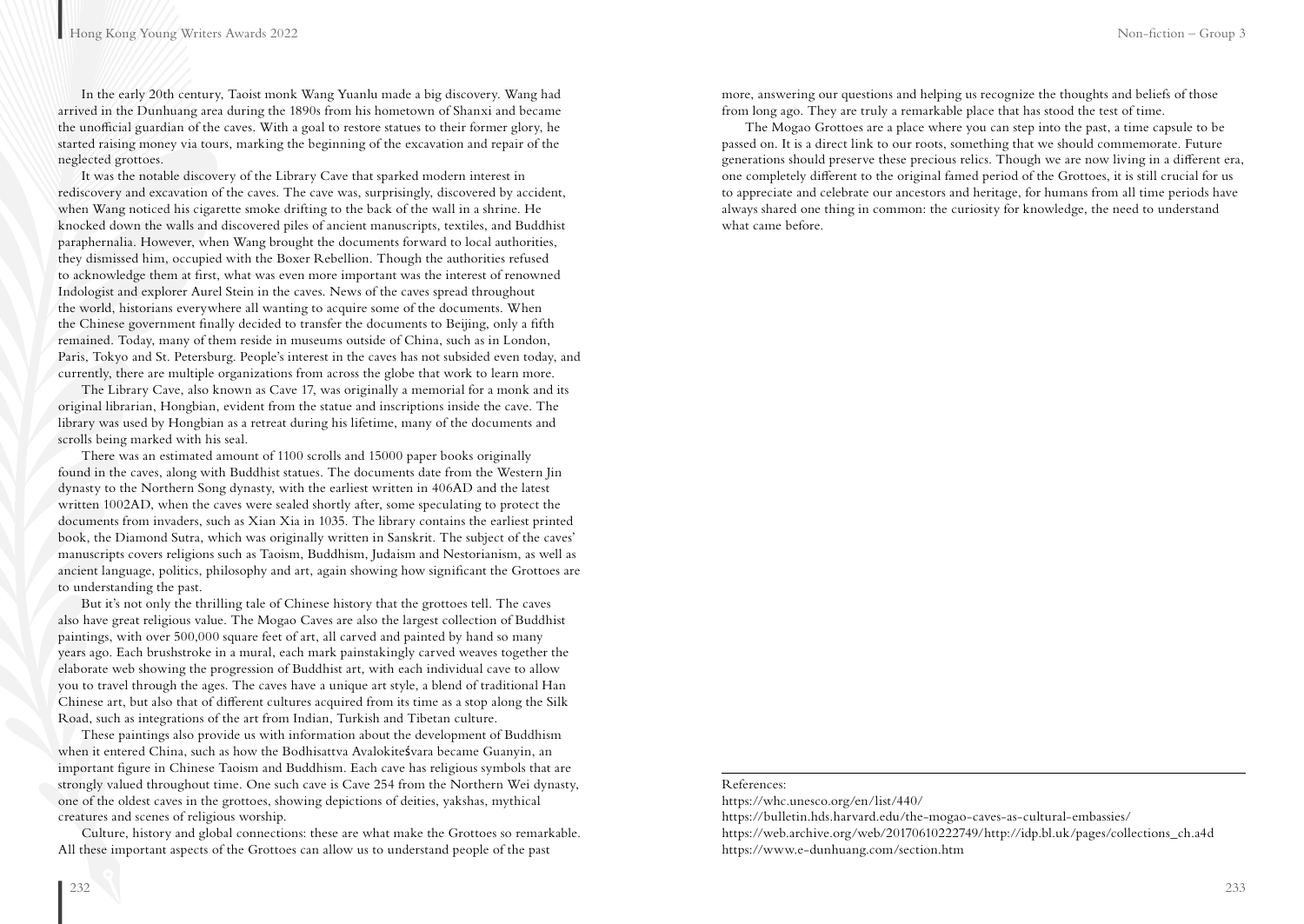# Non-fiction Group 4

**The Mogao Grotto**

*Chinese International School, Choi, Danny - 16*

"It is like a tunnel into a lost world in the past". The Mogao Grottoes serves as a time capsule that unravels the way of life and transcends one's understanding of the past. Mogao Grotto, built-in 366 CE, is situated on the silk road in the Gansu province, China. It became a prominent location for Buddhists due to its popularity in the Tang dynasty which resulted in the emergence of an intricate system of temples constructed within the caves. However, during the Ming dynasty, the caves began shutting themselves out from the world and became seemingly lost in time. Miraculously, a Chinese monk discovered the cave in the 1900s and the rest is history. Spanning a millennium since the Grotta's inception, monks were able to form a system of 492 temples and showcase the finest examples of religious art. Within the caves, the statues and collections of Buddhist art were very influential in determining the expression of art in the era - a style still permeating in much of modern artwork. Furthermore, the Grotto also serves as a prevalent sanctuary for religious beliefs and contains integral documents for religions such as Buddhism and Taoism. Thus, the Mogao Grottoes play a pivotal part in shaping the religion of Buddhism, providing insight into the past and teaching values among its audience.

As legends would have it, Le Zun, a Buddhist monk was making his treacherous journey to the West in 366 CE. As he crossed the Gobi desert, he stumbled upon the Sanwei Mountain; There he found a special spring containing sweet water which quenches his thirst. Perhaps it was the scorching heat or the desolate desert but as Le Zun sat down to rest, the dull dusk sky began to glow. Its radiant brightness shone through the desert and an image of a Maitreya Buddha began to float in the sky. The sky continues to transcend into a thousand beams as more Buddhas emerge, they are surrounded by servants and other mythical creatures. The ephemeral sight of these deified Buddhas deeply inspired Le Zun and decided to stay to pursue the recreation of the visions he had just witnessed. His masterful skills in painting and sculpting allowed him to recreate the divine Buddhas with different mediums of art and dig out the first cave. Not long after, another Buddhist monk named Fa Liang arrived at the same mountain and had a similar epiphany. He promptly dug a second cave, engraving them with detailed paintings and statues. Later development and expansion of the caves were fueled by the Buddhist monk's values in austerity and their desire for enlightenment. They would seek to retreat in remote caves to accomplish such goals. Nevertheless, it is during the Tang Dynasty that the Mogao Grottoes swiftly established themselves as a prominent pilgrimage site for Buddhists and artists alike. It became a sanctuary for the expression of religion and art in the countless scriptures and murals. Buddhist monks living in Dunhuang would collect scripture from the west while other monks would paint and create murals inside the caves. Furthermore, these murals not only served as an oasis for religious practices but also as visual representations of religious events to enlighten and teach illiterate Chinese about religion. The 7-8th centuries served as a creative boom for the cave due to the booming silk road and the rising popularity of Buddhism. These factors elevated the quality and quantity of art produced in these caves; cave painters were encouraged to display the prevalent Chinese style at the time and embellish walls with detailed carvings of sacred events. Buddhist narratives and scenes were depicted by these sculptures through the incorporation of colour,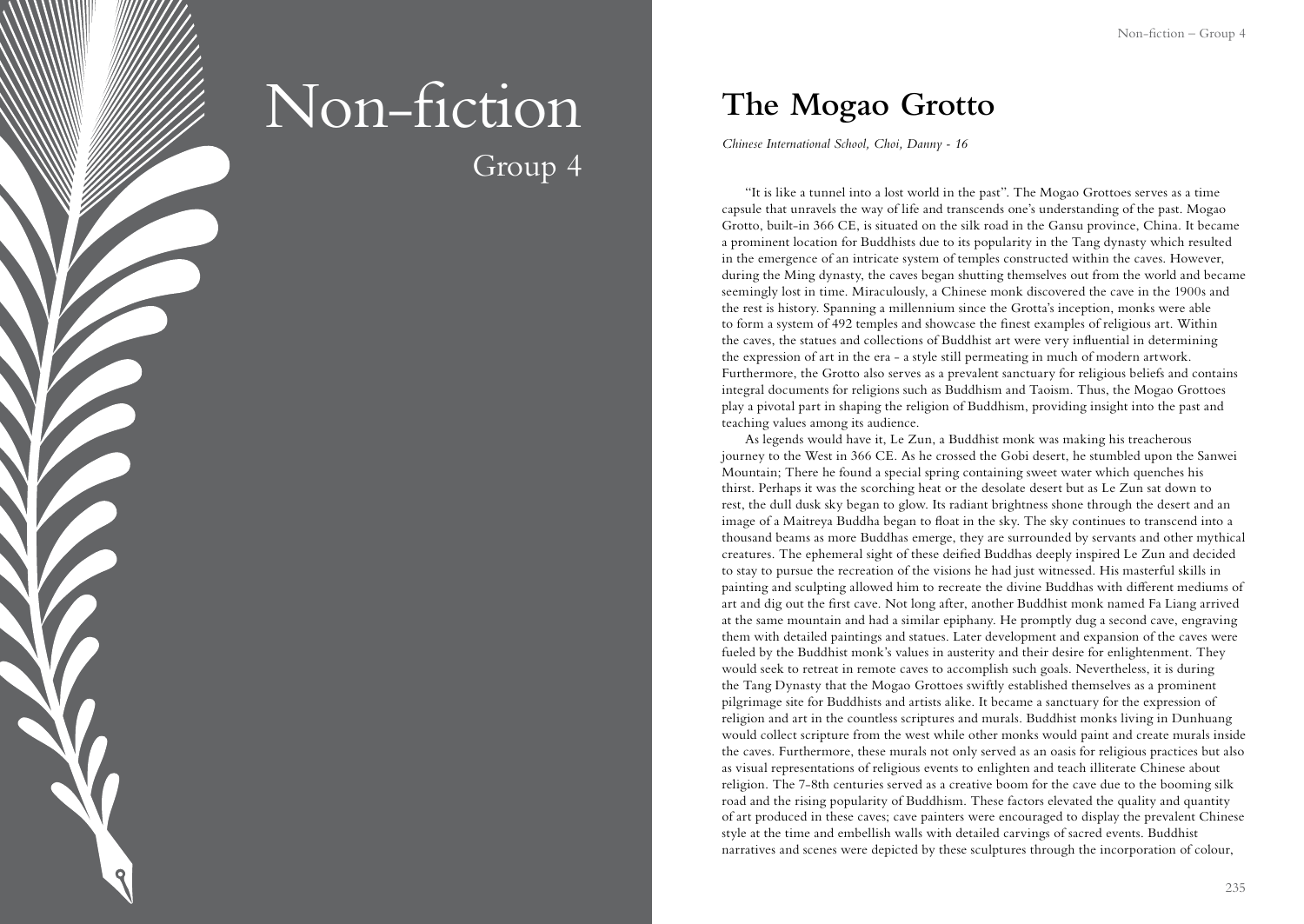movement and detail with finesse. However, the rising popularity of Mogao Grottoes came to an abrupt stop during the middle Kingdom and started to shut itself off. This led to a steady decline in visits and innovation of the caves, resulting in the Mogao Grottoes dissolving into time. Thus, the stories that remain in the re-discovery of the caves are timeless.

As one enters inside the Mogao Grotto, it is as if the world metamorphosed into a different dimension. Thousands of pathways twist and weave like vines and within this intricate system of caves are relics and murals scattered around through the cave walls. These artefacts provide an insight into the integral historic events that shape much of China. In the dazzling Mogao cave 323, a painting delineates the origins of Chinese Buddhism. The painting was commissioned and completed between 140-187 CE and references a legend where Emperor Wu worshipped two metal statues after his victory in war. After edging out in a war against the Xiongnu, Emperor Wu wanted to inquire more about the values the statues signified. Thus, he summoned Zhang Qian to the western region to investigate and discover the stories behind the statues. Zhang Qian returned to the Emperor and explained the religion of Buddha and the significance of the statues. Therefore, this legend is often credited for the origins of Buddhism within ancient China. Another pivotal artwork that provided insight into the way of life and the importance of Buddhism to China was also found in Mogao cave 323 constructed in 326 CE. However, a portion of the mural was removed by American explorer Langdon Warner in 1924 and is currently displayed in Harvard's Art Museum. The mural portrays the moving of a discovered bronze Buddha statue in Yangzhou, the Buddha statue was constructed by the fourth daughter of the Indian king, Asoka. The painting provides a depiction of the way of life, methods of transportation and also the significance of religion to the locals. In the painting, eight men traversed through the river via a wooden boat that docked upon the shores. Ox carts were arranged to move the bronze Buddha to the town centre. The technology the ancient Chinese had access to were fairly primitive and utilized methods such as boats and ox carts to transport heavier objects. Furthermore, the large amount of manpower mobilized to move the heavy bronze statue elucidates the dedication to Buddhism the locals possessed. Thus, this artwork was able to give a glimpse of the way of life in the past. Another piece of artwork that gave a glimpse into the past lies in Mogao cave 17 of a statue of an influential monk named Hong Bian. The statue depicts him to be peacefully meditating, the craftsmanship displayed is exquisite with precious carvings that transcend its realism. Hong Bian was a crucial figure in the formation of early Buddhism and was the chief of monks in the Hexi area. Moreover, he was highly influential politically and was known to be the highest-ranked religious official in the region. The collections of artworks and relics found in the Mogao Grotto not only acts as a time capsule for stories and legends but also shed light upon lessons and values enshrined into the daily life of Buddhists.

The immersive world in Mogao Grottoes is an escape from reality where stories and legends dominate the narrative through murals and paintings. One of the famous tales depicted on the walls of Mogao Grottoes is a Jakata tale portraying Prince Mahasattva. This masterpiece was constructed in Cave 428 in the year 557-581 and teaches the values of selflessness. The story begins with the King and Queen sending their three sons off into the woods. The terrain was uneven but the surrounding environment was lush with greenery. As they rest at the base of the mountains, the brothers spot a troop of tigers. The mother was frail, and her skin contoured around her feeble bones. She stares at her lion cubs with her mouth wide open, salivating at the thought of eating her children. The brothers immediately came and intervened with the mother, promising to bring her food in exchange for the

sparing of the tiger cubs. The youngest, Prince Mahasattva, ordered the other two brothers to gather food while he stayed to look after the tiger. The brothers agreed and went their separate ways to gather food. However, Prince Mahasattva knew that there was no food available for the tigress in the nearby vicinity. After the departure of the two brothers, the Prince took off his clothes and offered himself to the tigress. He wanted the tigress to take his life instead of the lives of her children. To his surprise, the tigress refused and rejected the goodwill from the prince. The prince was in disbelief but his desire to save tigers overwhelmed him. Driven by determination, the prince climbed to the edge of a nearby mountain and took his own life. As his body slumped onto the cold and uneven ground, blood bled profusely from his head. The tigress and her cubs had no choice but to accept the sacrifice made by the prince. When the brothers returned, they were in great shock and knew what had happened. They carried his remains and traversed the cruel forest terrain, they were in deep grief and anguish at the death of their brother. To commemorate his death and recognise his sacrifice, the family built a stupa in his honour. Another legend that is depicted in the murals again discusses the values of selflessness. One day, King Sivi comes across a helpless dove trying to manoeuvre its way from a falcon. To save the dove, King Sivi struck a deal with the falcon to save its life. The falcon demanded that it will only let the dove go if it can receive the same mass of flesh from the King as that of the dove. The King agreed without hesitation and had a butcher slice off the flesh from his legs to offer the falcon. After slicing more and more flesh from his legs, the weight was still not equal to the weight of the dove. Finally, King Sivi offered himself to the falcon in exchange for the sparing of the dove. These timeless stories are entangled with positive values and lessons for people to learn from. Therefore, the caves of Mogao Grottoes are filled with legends and stories that not only inform but inspire and teach crucial values and lessons.

Builtin 366 CE and protected with care till today, the Tang dynasty birthed one of the most prestigious safe havens for religions, the expression of art and literature alike. The impact of the re-discovery of Mogao Grotto is immense as the collections of artwork and statues became synonymous with Buddhism and its doctrines became widely adopted. The Mogao Grotto is truly a masterpiece constructed by man due to the exceptional role in buddhism the cave played, provided insight into the past through a variety of different mediums and offers values to be adopted by the visitors.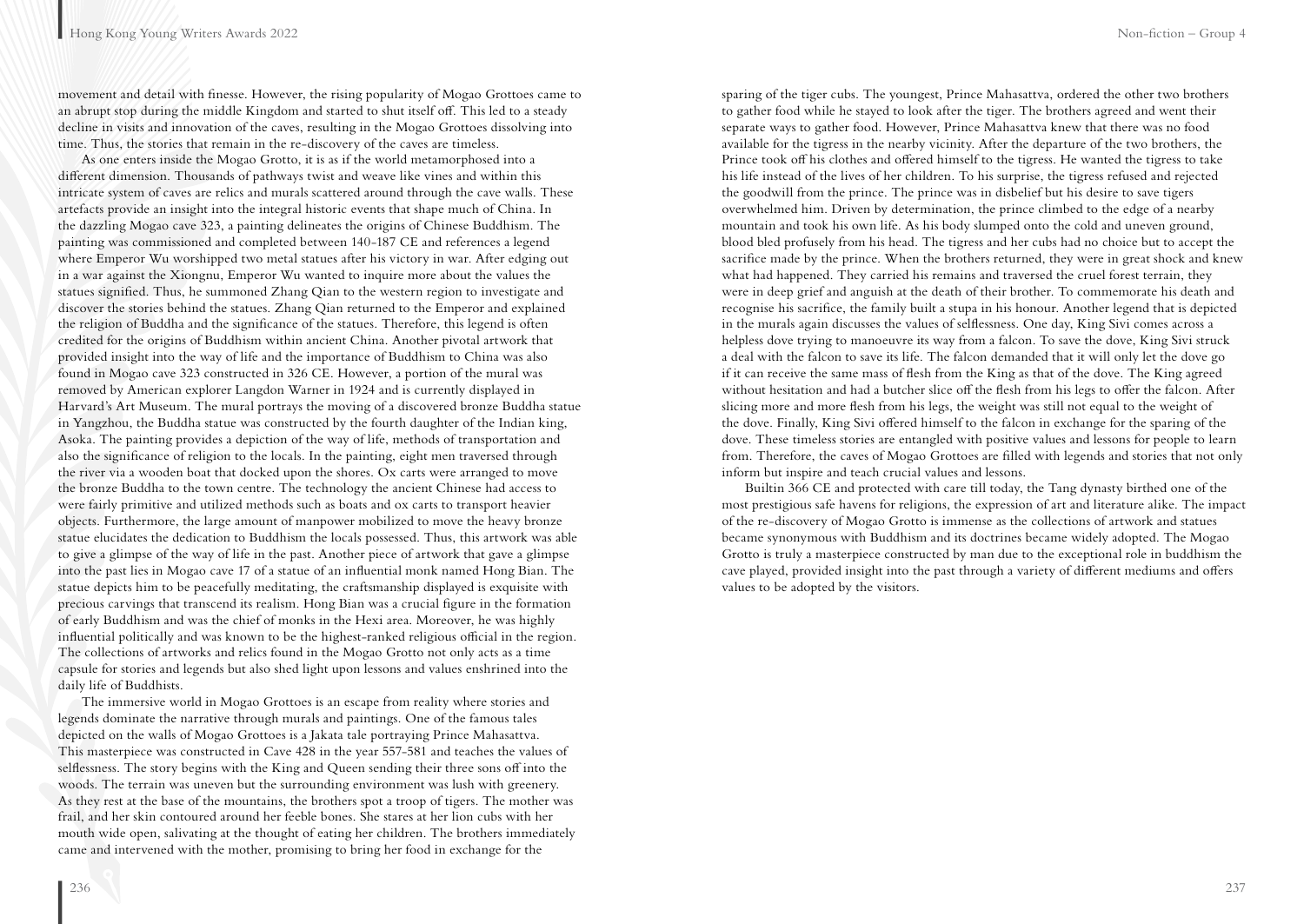## **Beyond the Beauty of the Mogao Grottoes**

*Diocesan Girls' School, Chung, Mong Joo Nicole - 17*

Slowly, she enters the Mogao Cave. At once, she is spellbound. With the use of chiaroscuro on the stenciled buddhas and apsarasas, she can almost feel the presence of the celestial beings. Rays of sunlight are seeping through the temple, making them glimmer like gold, enhancing their ethereal quality.

What a site of quintessential Buddhist art and culture.

The Mogao Grottoes is a World Heritage site located in Dunhuang, Gansu province, China. The name 'Mogao' literally means 'peerless' in Chinese, which highlights the unparalleled grandeur of the caves. According to UNESCO, the Mogao Grottoes are situated at a 'strategic point along the Silk Road', which is the crossroads of trade, in addition to religious, cultural and intellectual influences. Dug in the fourth century by monks, thousands of pilgrims visited the site to dig more caves and deck them with art over the centuries until the Yuan dynasty of the Mongols. Today, the Mogao Grottoes with rock-cut architecture form a system of more than a thousand caves and five hundred temples. The cave temples have blossomed into one of the Silk Road's great Mecca's of Buddhist art. The interiors are honeycombed with over 2400 brightly painted sculptures of the Buddha and 45, 000 square meters of murals, the styles of which span across dynasties and cultures. The 'Library Cave', one of the caves of Mogao, once contained a cache of long-hidden ancient documents, which have now been dispersed around the world.<sup>1</sup> Mogao has been a place for meditation, pilgrimage, trading, mingling between peoples, and simply admiration throughout the years.

The nickname for the Mogao Grottoes, 'Caves of the Thousand Buddhas', literally lives up to its name. Legends say that Yuezun, a monk, traveled to Dunhang in 366 A.D. During sunset, he wandered to the foot of a mountain and gazed at the breathtaking scenery. As the sunray descended to the peak of the mountain, he saw what seemed to be a thousand golden buddhas blazing on the cliff. Inspired by their grandeur, Yuezun began to chisel a small meditation cell in the rocks, marking the very first carving of the Mogao Grottoes.<sup>2</sup> A seemingly meagre alteration to the mountain would soon turn into the excavation of more than a thousand caves, making them one of the most noteworthy scenic spots today. From the 4th to the 14th century, monastic communities started to carve out larger caverns for public acts of devotion, embellishing the shrines with paintings and sculptures of buddhas.

The tortuous history of the Mogao Grottoes displays persistence through the test of time. With the astonishing cave temples and decorative art, countless people would visit the Mogao Grottoes for various purposes. Besides serving as a site for religious practice and the worshiping of the gods by believers, the Mogao Grottoes was also a place where traders along the Silk Road would stop by to restore supplies, admiring the astonishing caves at the same time. During the rule of Tibet from 781 to 847 AD, Dunhuang was conquered by competing dynasties, local aristocrats, and foreign powers. Despite the frequent discord that surrounded Dunhuang, the creative enterprise of the Mogao Grottoes persisted. Successive rulers financed the carving of new caves and emblazoned them with their own pious images.2 This displays the extraordinary persistence of the people who made the Mogao Grottoes

for what they are today. Unfortunately, Dunhuang was left desolate when the Silk Road was abandoned in the Ming Dynasty, rendering the Mogao Grottoes to be forgotten. In the 1890s, a Daoist monk named Wang Yuanlu appointed himself the guardian of the caves. Miraculously, he discovered a cache of manuscripts that was concealed in one of the Mogao caves, which is now known as the Library Caves. Unbeknownst to the world at the time, the site contained up to fifty thousand ancient documents that included sutras, contracts, poems, prayer sheets and official documents.<sup>3</sup> The preservation of the old documents juxtaposes the fates of other Chinese historical records, most of which had been lost in warfare, fire and material deterioration. The rediscovery of the treasures of the Mogao Grottoes brought about widespread attention and the popularity of the site surged once again. The history of how the carvings and decorations of the Mogao Grottoes were able to persist during turbulent times and how it still flourishes in modern day make the Mogao Grottoes all the more impressive.

If you ever visit the Mogao Grottoes, you will be in awe the instant you step into one of the caves. After hours in the desolate Dunhuang desert, you will be enveloped in the exquisitely painted version of paradise. The polychrome, elaborate sculptures of buddhas will immediately captivate you. As you look around, you can see apsarasas floating across the walls. The ceiling is adorned by heavenly figures, so vividly drawn that they seem to be tangible. The beauty of the Mogao Grottoes is absolutely breathtaking, but what makes the site particularly unique? What lies beyond the beauty of the Mogao Grottoes?

The sculptures and murals are an impressive site. Their external qualities themselves are memorable enough to be ingrained in your memory at first glance. However, it is their ability to display the artists' dedication; reflect ancient lifestyles and values; convey Buddhist tales and morals; signify the convergence between the East and the West that makes it transcend across ages and nations.

The hand-moulded clay sculptures of gods and saints are an attestation of decadeslong dedication from artists. Most of the clay sculptures were constructed on the hillside. The tedious process of paddling the wooden frame with reed, then modelling it with clay stucco, and beautifying it with paint whilst capturing every facial expression, every crease, every geometric pattern shows how devoted the artists were in creating the sculptures. On top of that, artisans were able to add unique values to the figures that they have moulded. The variations between the sculptures in the Mogao Grottoes allows the efforts of the artists to shine through even more. For example, a figure of Maitreya Buddha in Cave 275 from Northern Liang shows influence from Kushan art.<sup>1</sup> The Buddha, who is wearing a turquoise three-disk crown, is shown to be cross-legged. Contrastingly, the Nirvana Cave features a large reclining Buddha that spans the entire hall. There are also figures of mourners depicted along the length of the hall behind the Buddha. The iconographic theme in Buddhist art represents the historical Buddha during his last illness, when he was about to enter parinirvana, a nirvana-after-death. This sculpture exhibits properties of Gandhara, a Greco-Buddhist art.<sup>4</sup> Through the display of an array of artistic influence and visual characteristics, we can witness how each sculpture has its own distinctiveness, as if each of the sculpturers was interpreting Buddhist art in his own way. Instead of mimicking previous artwork, numerous sculptors have collectively exercised their creative imagination and artful execution, making the 2400 sculptures in the Mogao Grottoes as dynamic as they are today. This is a testament to the dedication from artists across dynasties.

The murals of the Mogao Grottoes are not solely for aesthetic appreciation, they reflect the lifestyles and values of people in ancient society as well. In Mogao Cave 23 (High Tang, 705-791 AD), the murals depict the famous Parable of the Herbal Medicine Chapter from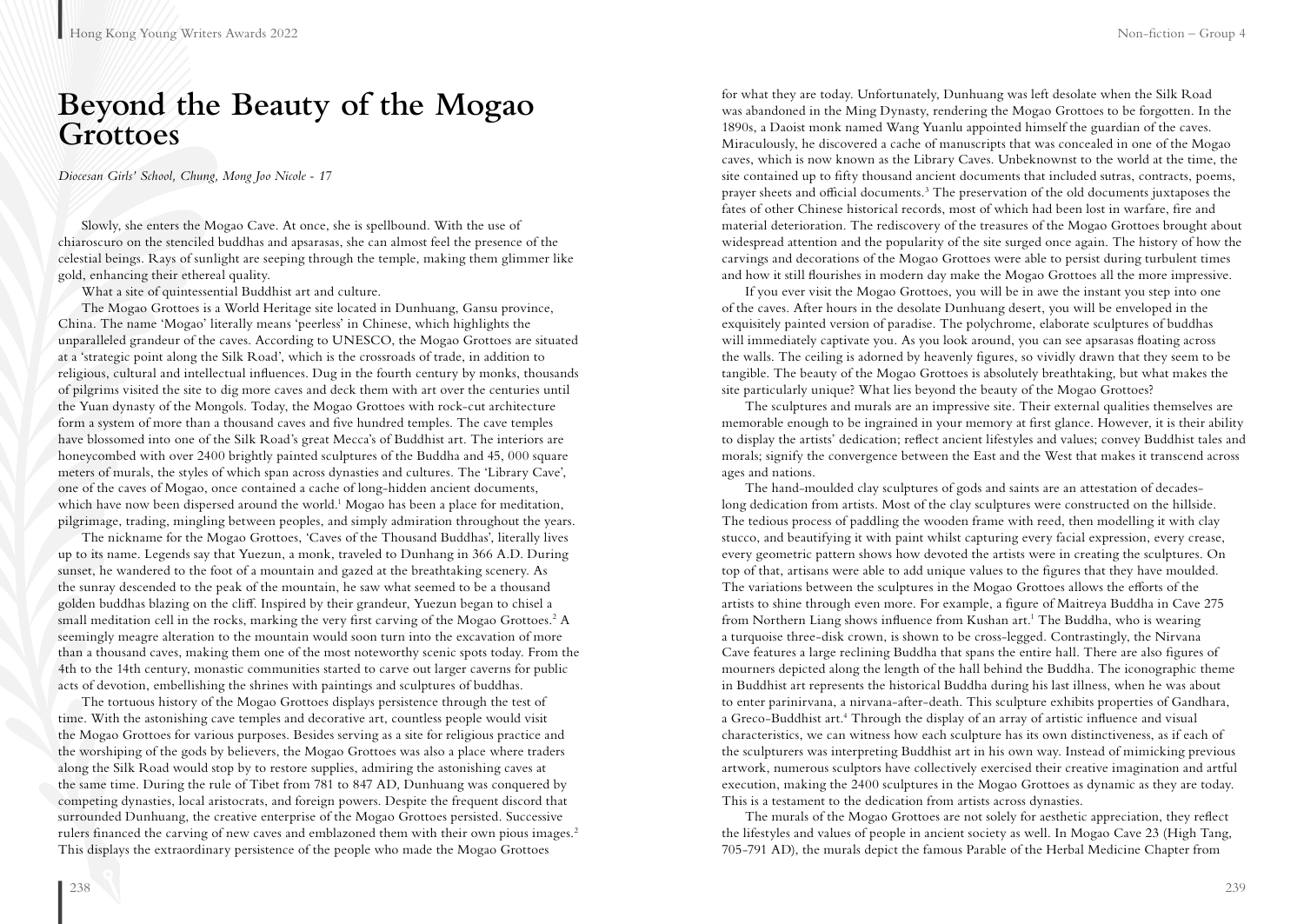'The Farmers Working in Heavy Rain'. The painting shows the dim sky and hard rain. One farmer is whipping the cow to plow while another is carrying the harvest on his shoulders. The farmers' backs are slightly hunched over, depicting the physical hardships of farmwork. Despite the tricky weather, the farmers are still able to grind through and continue to manage their crops. The persistent hard work of the villagers are shone through in this illustration, showing the hard and honest living of rural people during the High Tang Dynasty. At the lower left corner of the mural, children appear to be playing music and dancing, indicative of joviality and celebration. This reflects the carefree lifestyle of the country.<sup>5</sup> In Mogao Cave 148 (Tang, A.D. 705-781), a mural depicts a funeral procession that is on the way to the Buddha's cremation. The Bodhisattvas, priests and kings are carrying banners and offerings solemnly. There is a corridor which has the illustration of the Sutra of Requiting Blessing Received in Chinese writing, which emphasizes filial piety, an important Confucian teaching.<sup>2</sup> This suggests the adherence of traditional Chinese values and filial practices among people during the Tang Dynasty. As a result, the murals of the Mogao Grottoes reveal the lifestyles and values of people in the olden days.

Buddhism values can be conveyed through the intricately-crafted murals of the Mogao Caves. Every stroke, every delineation, every colour tone contributes to the unfolding of compelling tales. The Jataka Tale of King Sivi in Mogao Cave 428 flawlessly brings out the theme of self-sacrifice.<sup>2</sup> The mural, which was painted between 557-581 C.E, tells a Jataka tale about Prince Mahasattva. Along the Eastern Wall of the Mogao Cave, the famous tale is beautifully displayed in three registers. The mural begins with three young men bidding their parents farewell as they prepare to hunt. The horses carrying the men have muscular bodies and lengthy strides, superbly capturing their elegant gait as they swiftly pass through the forest. On the second register, the three men are surrounded by the polychrome mountains. At the centre of the mural, seven baby cubs fearfully await the devourer – their own mother. The mural then shows how Prince Mahasattva strips off his clothes and lies down in front of the ravenous tigress. The third register shows how Mahasattva's attempt of self-sacrifice was futile, for the tigress still appears to stand by him indifferently. As the mural develops, we can see how Prince Mahasattva fearlessly climbs to the edge of a cliff, cuts open his neck and throws himself on the ledge. This time, his body is devoured by the tigers. This story portrays how Prince Mahasattva not only has a kind heart, but he would go as far as sacrificing his own life twice to prevent the sufferings of the cubs. This highlights his immense bravery and selflessness, attributes that coincide with the core values of Buddhism. The Jataka tale of Prince Mahasattva's experience is only one of the many stories that our forefathers intended to tell us. Along the walls of the Mogao Grottoes, there are a multitude of murals that teach us invaluable life lessons, inspiring believers to put the Buddhism values into practice and emulate Mahasattva's noteworthy deeds.

The murals of the Mogao Grottoes also reflect the convergence between the East and West. In a broader artistic sense, the murals display different artistic styles. According to experts, the 'unique artistic style of Dunhuang art in the Mogao Grottoes derives not only from the amalgamation of Han Chinese traditions and ancient Indian and Gandharan customs, but also from the integration of Turkish and ancient Tibetan art'.<sup>6</sup> Since Mogao is situated between Mongolia and Tibet, Dunhuang was a vital juncture on the Silk Road. The existence of an array of artistic techniques is a testament of the merging between the East and West.7 In addition, the cultural exchanges along the Silk Road during the Sui Dynasty are thoroughly depicted in the murals in the Mogao Grottoes. For instance, Mogao Cave 302 contains illustrative scenes of the interplay between the Western and Eastern cultures.

Illustrations of camels pulling carts signify the high mobility and frequent trading between East and West along the Silk Road at the time. There are numerous paintings of black horses with stretching legs, vividly depicting their leaps and gallops as they dash through mountains and dirt roads to reach their destination. This reinforces the rapid exchange of goods between the cultures as they modernise. Therefore, the murals reflect the convergence between Eastern and Western cultures, vibrantly showcasing the process of modernisation and assimilation of different countries.

Invaluable lessons derived from the Mogao Grottoes add on to the extraordinary beauty of the site. Sadly, it is under the threat of deterioration due to climate change. As the climate in Northwest China gets warmer and more humid, the murals, statues and the caves' exterior become increasingly susceptible to degradation. Hence, preservation is crucial to ensure that the site can continue to thrive and touch people in the future. It is a blessing that the Dunhuang Academy was established in 1944 with the aim of safeguarding the treasures in the Mogao Grottoes. Mogao Cave 85 has been comprehensively studied and preserved by archeologists, scientists and structural engineers to maximise the effectiveness of preservation of this ancient diary of Dunhaung. Remedial treatments, such as grouting for structural reinforcement, stabilisation of detached plaster with an earth-based grout and the fixing of flaking paint, have been carried out to preserve the site. Moreover, a condition monitoring program has been developed for long-term preservation of the cave after stabilization interventions. This way, the deterioration of the calcium carbonate and paint can be eliminated.8 That being said, we play a pivotal role in mitigating the negative impacts of climate change on the Mogao Grottoes. Realising how our seemingly meagre wasteful actions in our daily lives can contribute to the acceleration of climate change, and subsequently the degradation of the Mogao Grottoes is not a stretch. It is reality. Thus, exercising our environmental-friendly practices is paramount to protecting the Mogao Grottoes.

Undoubtedly, the Mogao Grottoes offer visitors an astonishing view to savour upon. But it is far beyond that. It is a glimpse into the tumultuous history of Dunhuang; a montage of masterpieces of countless dedicated artists; a tunnel to ancient society; a collection of religious tales; a showcase of the mingling of cultures. This paradise is an inspiration.

With her lingering gait, she exited the cave. As she lifted her gaze, she, too, saw a thousand radiating Buddhas looking upon her.

#### References:

<sup>&</sup>lt;sup>1</sup> Wikimedia Foundation. (2022, January 11). Mogao Caves. Wikipedia. Retrieved January 18, 2022, from https://en.wikipedia.org/wiki/Mogao\_Caves

<sup>&</sup>lt;sup>2</sup> Hays, J. (n.d.). Mogao Caves: Its history and cave art. Facts and Details. Retrieved January 18, 2022, from https://factsanddetails.com/china/cat15/sub103/entry-6521.html#chapter-15%5C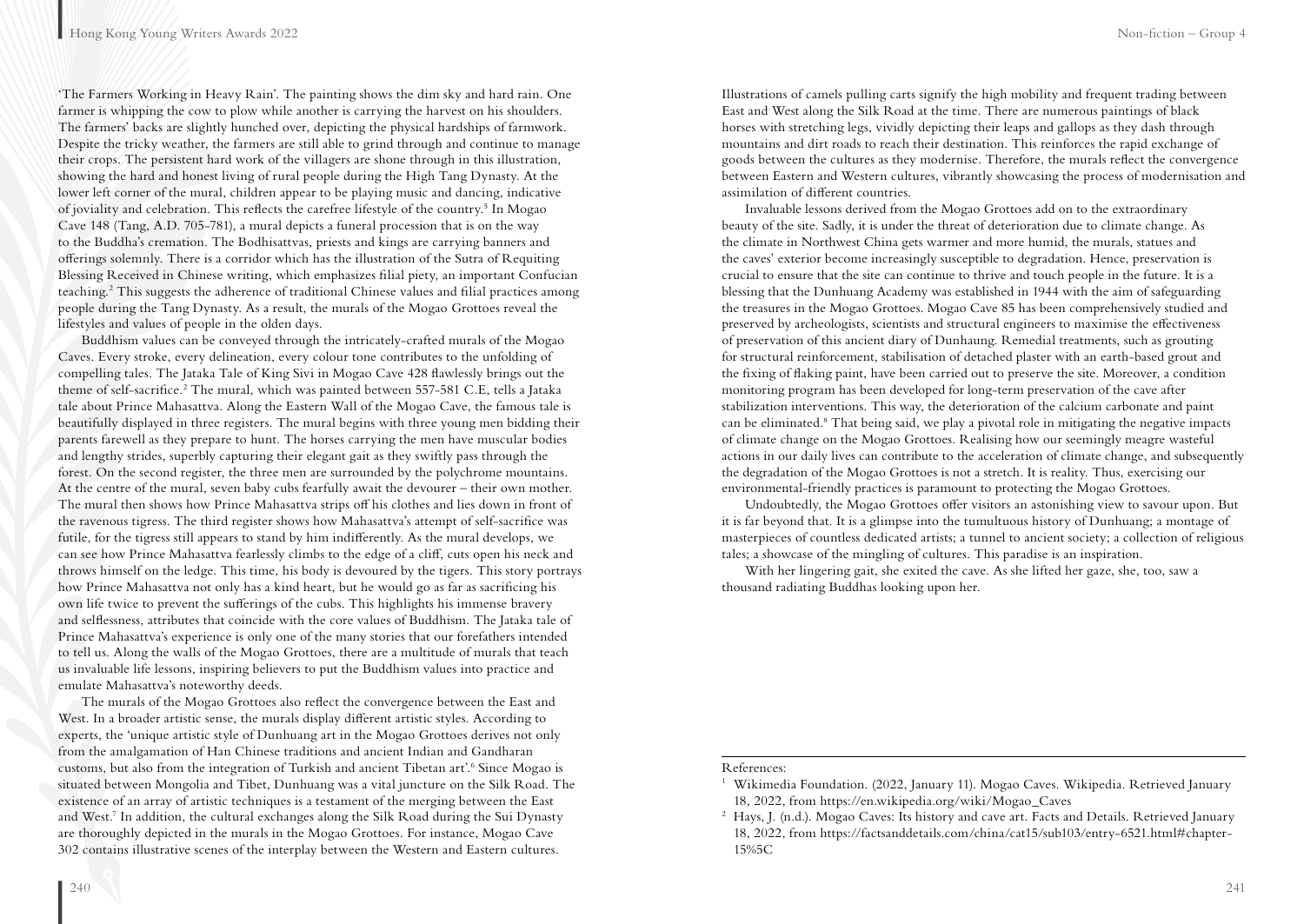- <sup>3</sup> Google. (n.d.). Cave temples of Mogao. Google Books. Retrieved January 18, 2022, from https://books.google.com.hk/books?hl=en&lr=&id=vYPNqlAMZ WAC&oi=fnd&pg=PP7&dq=mogao%2Bgrottoes%2Bin%2Bdunhuang%2Bhist ory%2B&ots=s-yRnluBCn&sig=UNHVj-zmrDfiniiH01tRRTjmA\_0&redir\_ esc=y#v=onepage&q=mogao%20grottoes%20in%20dunhuang%20history&f=false
- <sup>4</sup> Wikimedia Foundation. (2022, January 13). Parinirvana. Wikipedia. Retrieved January 18, 2022, from https://en.wikipedia.org/wiki/Parinirvana
- <sup>5</sup> Mogao cave 23 (high tang 705-781AD). (n.d.). Retrieved January 18, 2022, from http:// public.dha.ac.cn/content.aspx?id=810316904227
- <sup>6</sup> 刘芳. (n.d.). Mogao Caves. Retrieved January 18, 2022, from http://en.chinaculture. org/2017-07/18/content\_1039563.htm
- $7$  The New York Times. (n.d.). The caves of dunhuang (published 2008). The New York Times. Retrieved January 18, 2022, from https://www.nytimes.com/ slideshow/2008/07/06/arts/0706-COTT\_index/s/0706-COTT\_slide3. html
- $8^8$  Google. (n.d.). The conservation of cave 85 at the Mogao Grottoes, Dunhuang. Google <sup>1</sup>쨄. Retrieved January 18, 2022, from https://books.google.com.hk/books?id=zHnEDw AAQBAJ&printsec=frontcover&redir\_esc=y#v=onepage&q&f=false

## **Mogao Grottoes— The Hidden Treasure of China**

*Immaculate Heart of Mary College, Chou, Cheuk Yan Ambrose - 16*

The ancient Mogao Grottoes, the splendid ancient world, A visit to the Mogao Grottoes, a change of our my life journey, Following the light of Buddha, the light to the true wisdom and peace.

Reading a book of Chinese History about Mogao Grottoes has led me to a surprising journey of this awesome and fabulous place recently. With the surging of the virus, many are forced to give up their plans of traveling but for me, I enjoy immersing myself into the wonders and history of the ancient world through reading. A book about Mogao Grottoes has opened the windows for me to see, to admire and to appreciate the magnificent world of Buddhist artwork and scriptures.

The Mogao Caves, also known as the Thousand Buddha Grottoes or Caves of the Thousand Buddha statues, forming a system of 500 temples in the center of Dunhuang. It is a invaluable oasis located at a religious and cultural crossroads on the Silk Road, in Gansu province, China. The caves are also known as the Dunhuang Caves; however, this term is also used to include other Buddhist cave sites in and around the Dunhuang area, such as the Western Thousand Buddha Caves, Eastern Thousand Buddha Caves, Yulin Caves, and Five Temple Caves. The caves contain some of the finest examples of Buddhist art spanning a period of 1,000 years. The first caves were dug in AD 366 as places of Buddhists' meditation and worship. The Mogao Caves are also best known of the Chinese Buddhist grottoes and, along with Longmen Grottoes and Yungang Grottoes, they are indeed one of the three famous ancient Buddhist sculptural sites of China.

The caves are usually referred to the Thousand Buddha Caves, a name that, some scholars thought that was from the legend about a monk, Yuezun, who had a vision of a thousand Buddhas at the site. However, the place could be also named for its tremendous number of Buddha figures at the site. The miniature figures painted on the walls of these caves are part of the wonder, "Thousand Buddhas" as well. In the past, Mogao Cave was a Cave where people stayed for prayers as well as meditation, an oasis for refreshing the body and mind.

Someone may wonder about the purpose of building such a fantastic site. The very first idea was from a Buddhist monk called Lè Zūn, who believed that he had a vision of a thousand Buddhas bathed in golden light at the site in 366 AD. Though the vision might not last for a long time, he was inspired by the vision, believing it was the call from Buddha for him to stay there to pray. Therefore, he started to dig a cave for having his spiritual formation there. However, this is not the only saying of the origin. Some said Lè Zūn was inspired to build the grottoes because of inscriptions on a stele in the cave in 332 AD. An earlier date of 353 AD however could be found in another document, Shazhou Tujing. Therefore, the exact building time of Mogao Cave remained a mystery. He was later joined by a second monk Faliang, and the site gradually grew, by the time of the Northern Liang, a small community of monks had formed at the site. The caves initially served only as a place of meditation for hermit monks but then unexpectedly developed for serving the monasteries that grew nearby. To show their respect to Buddha, members of the ruling family of Northern Wei and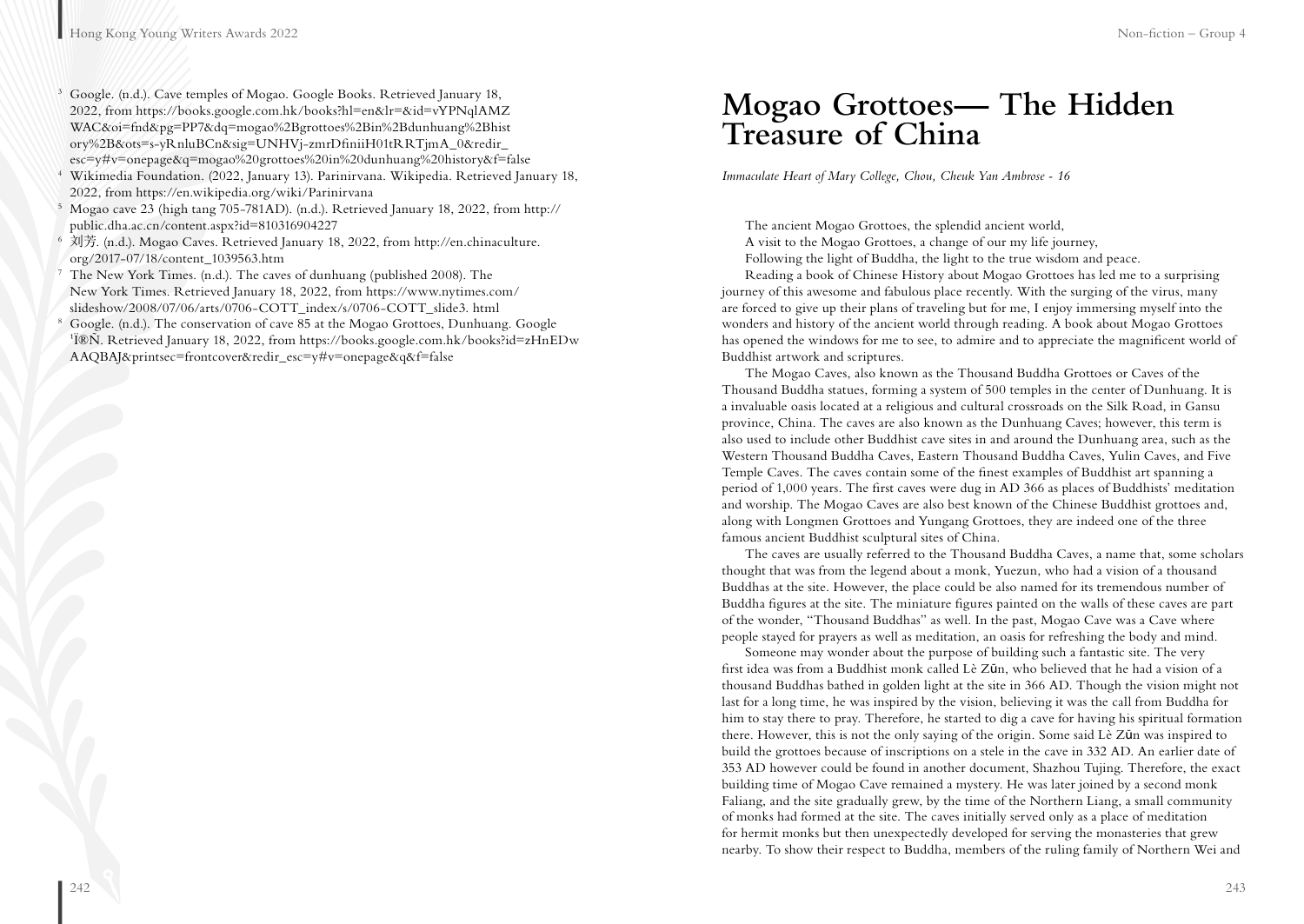Northern Zhou continued to construct many caves here, and it flourished in the short-lived Sui Dynasty. Now, as we all know, during the Tang Dynasty, the number of caves increased enormously and even reached over a thousand.

By the time of Sui and Tang dynasties, Mogao Caves had become a place for worship and a place for pilgrimage. Many faithful donated money or savings to elaborate and paint the caves. The emperor even donated a huge amount of money to help to build the caves. It had also become one of the most important commercial centers of the Silk Road. The two large Buddha statues at the site were also built at that time, and it was the glorious time of Mogao Caves definitely.

However, the Mogao Caves then started to decline. In 845 AD, the city where the Mogao Caves are located, Dunhuang, was occupied by Tibetan. The city then acted as a frontier town to China. Since then, Dunhuang was occupied by various tribes that were not Han Chinese for a long time. After the Tang Dynasty, the site went into a gradual decline, and construction of new caves even ceased entirely after the Yuan Dynasty.

Moreover, as Islam conquered much of Central Asia and the development of sea-route trading in China, the importance of the Silk Road also declined. Therefore, less and less number of people visited this holy place, Mogao Caves. During the Ming Dynasty, the Silk Road was also officially abandoned. As a result, Dunhuang slowly became depopulated and largely forgotten by the outside world. Most of the Mogao caves, the precios oasis for mind and spirit, were abandoned though some still went there for prayers. However, due to the lack of budget, the fading glory of Mogao Caves was even lost until the early 20th century.

 The beauty of Dunhuang was totally forgotten by the outside world for a few decades until the late nineteenth century and early twentieth century. No one would have imagined that the Western explorers were the ones who were so much interested in the ancient Silk Road and the lost cities of Central Asia.

Those explorers who passed through Dunhuang noted the murals, sculptures, and artifacts such as the Stele of Sulaiman at Mogao. The biggest discovery came from a Chinese Taoist named Wang Yuanlu who considered himself as the guardian of some of these temples around the turn of the century, and thus he tried to raise funds to repair the statues. He discovered rooms that were blocked by sand due to wearing. In those rooms, there are a lot of gorgeous paintings and sculptures, which were also extremely valuable. However, among all these ancient treasures, an enormous hoard of manuscripts was the most precious one. At that time, Wang wrote letters to the governor of Gansu about the treasure. However, they could not see the amazing value. Instead, they treated them as ruins and refused to protect these cultural treasures. Soon, they had to pay for their wrong decision.

The remark of Wang's discovery drew the attention of a joint British-Indian group led by the Hungarian-born British archeologist, Aurel Stein, who was on an archeological expedition in that area in 1907.

Stein negotiated with Wang to allow him to remove a significant number of manuscripts as well as the finest paintings and textiles in exchange for a donation to Wang's restoration effort. He was followed by a French expedition under Paul Pelliot who acquired many thousands of items in 1908, and then by a Japanese expedition led by Otani Kozui in 1911 and a Russian expedition of Sergei F. Oldenburg in 1914.

A well-known scholar Luo, Zhenyu, edited some of the manuscripts Pelliot which was then compiled into a book which was then published in 1909 as "Manuscripts of the Dunhuang Caves". After such a great loss, scholars in Peking(now named Beijing) finally acknowledged the value of the 'ruin'. Having worries that the remaining manuscripts might be lost again, the central government decided to start recovering the rest of the manuscripts for sending them back to Peking. However, not all the remaining manuscripts were taken to Peking, and of those retrieved, some were then stolen by treasure hunters. Rumors of caches of documents taken by local people had continued for some time, and a cache of documents hidden by Wang from the authorities was later found in the 1940s. However, this was only the start of the loss.

Later, more bad news came up. The central government discovered that some of the caves were damaged and vandalized by White Russian soldiers when they were used by the local authority in 1921 to house Russian soldiers fleeing the civil war following the Russian Revolution. Also, in 1924, American explorer Langdon Warner removed a few murals as well as a statue from some of the caves. In 1939, Kuomintang soldiers stationed at Dunhuang caused some damage to the murals and statues at the site.

Fortunately, the central government was very much concerned about the loss, and they told the painter Zhang Daqian to go to the caves with a small team of assistants and stay for two and a half years to repair and copy the murals. He exhibited and published the copies of the murals, which helped to publicize and give much prominence to the art of Dunhuang within China. Later, the Research Institute of Dunhuang Art (which later became the Dunhuang Academy), established at Mogao in 1944 to look after the site and its contents. In 1956, the first Premier of the People's Republic of China, Zhou Enlai, took a personal interest in the caves and sanctioned a grant to repair and protect the site; and in 1961, the Mogao Caves were declared to be a protected historical monument by the State Council, and largescale renovation work at Mogao began soon afterwards. Today, efforts are put into conserving and doing research on the site and its content. The wonder of Mogao Caves became one of the UNESCO World Heritage Sites in 1987. From 1988 to 1995, 248 caves were discovered to the North of the 487 caves known since the early 1900s. Also, the Chinese government now restricted the number of tourists to the caves to protect it. Also, they improved their recovering and protecting technology to prevent the caves from any severe damages. Therefore, although there are some inevitable damages causing some caves to collapse, most of the remaining caves are preserved without serious defects.

Among all the Mogao Caves, the most famous one is The Library Cave. This special cave was discovered by Wang Yuanlu, and it is located off the entrance leading to cave 16 and was originally used as a memorial cave for a local monk, Hongbian, when he died in 862. Hongbian was from the wealthy Wu family which was responsible for the construction of cave 16, and the Library Cave was used for his retreat in his lifetime. The cave originally contained his statue which was moved to another cave when it was used to keep manuscripts and some of which bear Hongbian's seal. Many documents dating from 406 to 1002 were found in the cave and heaped up in closely packed layers of bundles of scrolls. In addition to the 1,100 bundles of scrolls, there were also over 15,000 paper books and shorter texts, including a Hebrew penitential prayer. The Library Cave also contained various sorts of textiles such as banners, numerous damaged figurines of Buddhas, and other Buddhist paraphernalia.

Apart from its renowned history, one of the most important aspects of the Mogao Caves is to enjoy its beauty in order to identify its preciosity. The art of Dunhuang covers more than ten major genres,including architecture, stucco sculpture, wall paintings, silk paintings, calligraphy, woodblock printing, embroidery, literature, music and dance, and popular entertainment. From the perspective of architecture, it is an example of rock-cut architecture, but unlike Longmen Grottoes and Yungang Grottoes, the local rock is a rather soft gravel conglomerate that is not suitable for either sculpture or elaborate architectural details, so it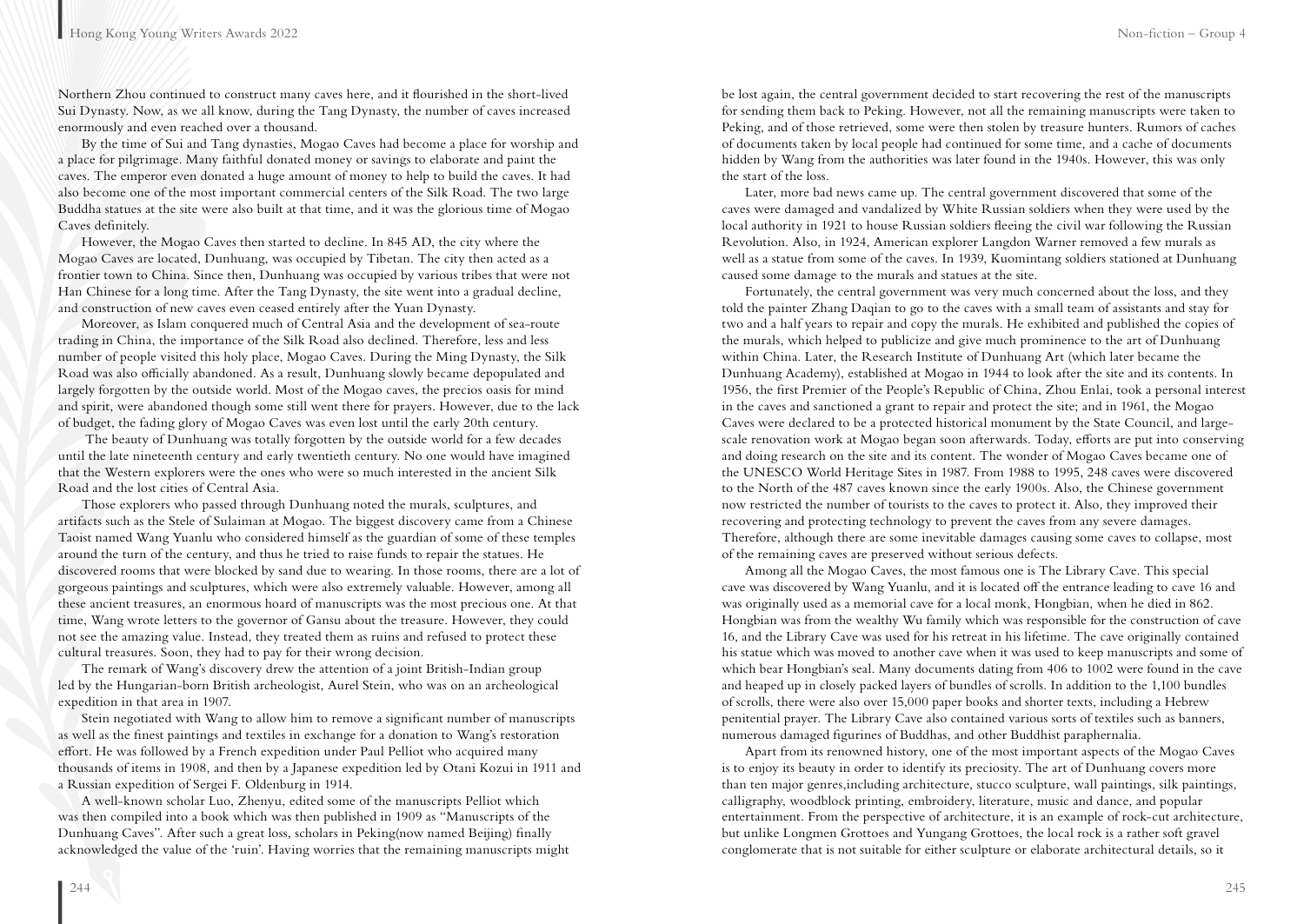is indeed very rare but precious in China. Many of the caves originally had wooden porches or fore-temples built out from the cliff, but most of these have decayed or been lost in other ways, with only five remaining, the two earliest of which are rare surviving examples of Song dynasty wooden architecture. For the most prominent wooden building at the site, we must mention the first one built during the Tang dynasty. The compound houses the Great Buddha and was originally four storeys high, but it was repaired for at least five times, so it is no longer in its original structure. For further development, a storey was added between 874-885, and it was repaired in the Guiyijun period. In 1898, two further storeys were added during a restoration. With two further restorations carried out in the 20th century, the stunning 9-storey structure is the building we can see today .

For the murals, they date from a period of over a thousand years, from the 5th to the 14th century, and many earlier ones were repainted at later points within the period. The murals are extensive, covering an area of 490,000 square feet (46,000 square metres). The most fully painted caves have paintings all over the walls and ceilings, with geometrical or plant decoration filling the spaces not taken by figurative images, which are above all the Buddha. Sculpture is also brightly painted.

The murals are valued for the scale and richness of content as well as their artistry. Buddhist subjects are most common; however some have traditional mythical subjects and portraits of patrons. These murals reveal various drawing styles of Buddhist art in China for nearly a thousand years. The artistry of the murals reached its apogee during the Tang period. Unfortunately, the quality of the work seemed to decline after the tenth century. A common motif in many caves are the areas entirely covered by rows of small seated Buddha figures, and they were then named as "Thousand Buddha Caves".

These small Buddhas were drawn in a very delicate way, using stencils so that identical figures may be replicated. Flying apsaras, or celestial beings may be depicted in the ceiling or above the Buddhas, and figures of donors may be shown along the bottom of the walls. The paintings often depict jataka tales which are stories of the life of Buddha, or avadana which are parables of the doctrine of karma. While Buddhist art is stylistically distinct from secular art, the style of paintings in the caves often reflects that of contemporary secular painting (insofar as we know of this), especially those depicting secular scenes. Surprisingly, donor figures are generally depicted in secular style and may include secular events associated with them. Now, many of the figures have darkened due to oxidation of the lead-based pigments from exposure to air and light. Though some artwork does look a bit odd, they manifested the peak of the glorious period of the caves.

For sculptures, there are around 2,400 surviving clay sculptures at Mogao. These were first constructed on a wooden frame, padded with reed, then modelled in clay stucco, and finished with paint. The giant statues however have a stone core. The Buddha is generally shown as the central statue, often attended by bodhisattvas, heavenly kings, devas, and other mythical creatures.

Before the discovery in the Library Cave, original paintings on silk and paper from the Tang dynasty, an influential period in Chinese art, were indeed very rare. However, as the Library Cave was revealed, over a thousand paintings on silk, banners, and embroideries were found, which contributes more clues for historians to learn more about the lifestyle of ancient people. Though most of the paintings are anonymous, they are of high quality, especially from the Tang dynasty. Most are sutra paintings, images of Buddha, and narrative paintings. The paintings show the features of the contemporary Chinese style of the capital Chang'an, but many also reflect Indian, Tibetan and Uighur painting styles.

Mogao Caves is a magnificent wonder which is well-known for its enormous amount of precious artwork and unique architectural structures. It is also where Chinese culture meets other cultures as it was occupied by several tribes and countries in the past. However, what is disappointing is that this exhibition of art is not a complete one as some parts of the treasure are still missing.

 Now, the British Museum keeps most of the treasures with a staggering number of 13.7 thousand historical relics from Mogao Caves. For years, enormous efforts were put into negotiation to bring back all these historical relics to China. Sadly, no substantive actions have been done. Also, some treasures were kept by India and France by different incidents, while some were lost. Besides, there are rumors saying that the lost ones were sold to Japan.

The loss of some treasures of Mogao Caves is, of course, something we dearly miss. However, we may also see how popular the place was in the past, and its glory and spectacular structure and treasures are still with us, telling us the stories in the past while guiding us to the light, the light of walking in peace and harmony.

We should remember the Mogao Caves are the gifts from our ancestors. We, as the descendants, should do our best to protect it and to appreciate all the stunning artworks. Though we can sometimes find pieces of Mogao Caves in different countries, may the fragments of this wonderful place shine in every country, strengthening us through the times of adversities as well as refreshing our mind and soul to encounter and endure the hardships in life.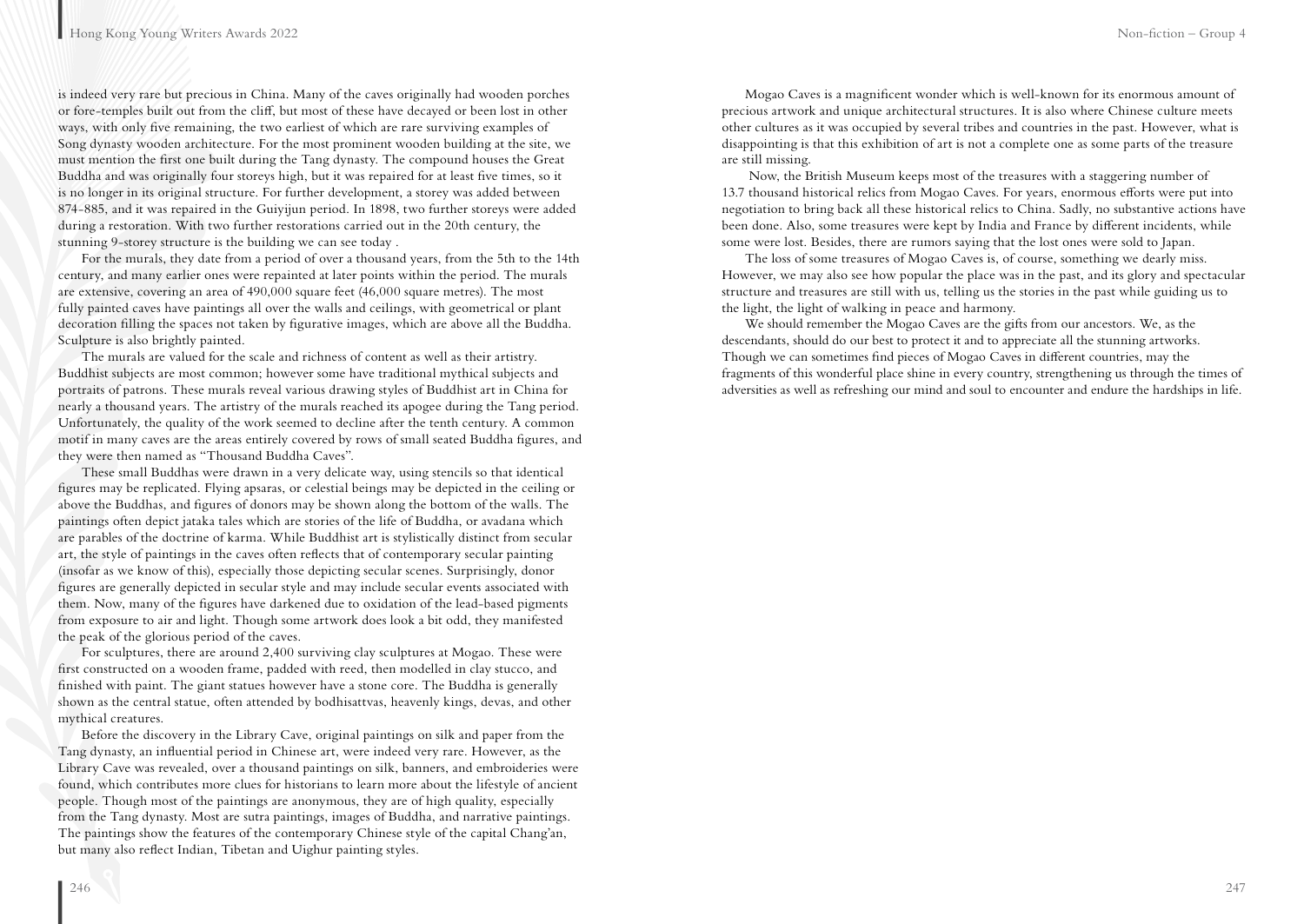## **The Only Remaining Civilized Cave System in China?**

*Pui Kiu College, Kwan, Cheuk Long - 15*

Ancient China, an undoubtedly important period of time for us to learn and research, remains a mystery for many of the professional archaeologists and historians throughout the globe. However, with the new discovery of the Mogao Caves located right beside the city of Dunhuang in the province of Gansu in China, the research progress has had its breakthrough since then. The cave itself has been renovated into a tourist center for visitors to enjoy their stay there and have a better understanding of the history of China and its culture.

I will first be introducing the significance of the Silk Road on the formation of the Mogao Caves.

With the cave system located right on the Silk Road, a vital trade route to maintain China's economic development since the Han dynasty, as well as the achievement for China in contacting the west for the first time. It is extremely difficult to have discovered the relics from our ancestors, as the Silk Road itself is measured to be a formidable length of around 4000 miles, which is just over 1.5 times of the length between the northernmost and southernmost point of world's longest nation, Chile. In numbers, that is around 1347 miles apart. The Silk Road itself spans across the European continent, Arab world, Central Asia and Eastern Asia, which passes through uninhabited deserts, highlands, mountains and other extreme terrain. It directly links China to Europe and allows cultural exchange to take place in between the East and the West, influencing the Eastern nations and introducing them to the cultures across the continent of Europe, for example Catholicism and the Sunni faith. It is without a doubt that the Silk Road was a significant part of China's history, its importance could be further proven when the Ottoman Empire decided to block the Silk Road and raise the taxes for merchants passing through Constantinople along the Silk Road. In such an atmosphere, cultural and economic exchange between countries has been greatly facilitated and a center of such an action is needed to help the accommodation for the followers of the different religions. Therefore, it has urged the formation of the Mogao Grottoes in Gansu, China.

Being in the intersection point of two tributaries of the Silk Road, the Mogao Cave system was the core of cultural exchange and trading. Bartering between natives and Europeans as well as Chinese merchants mainly took place here with its convenient location. The caves were an economic powerhouse during the time with not only its tax income from the travelers along the Silk Road, but also the trade power in that corresponding trade node. It was however abandoned after the Tang dynasty due to the main reason of the Silk Road also being abandoned, with the Tibetans controlling the province and sea trade being conducted more frequently. However, during its apex, the caves have seen its better days during the Tang and Sui dynasties, with the most constructed caves within a year, along with the largest one built that homed to the 3rd largest Buddha statue which still remains nowadays. The caves were an architectural wonder, many historians have referred to the cave that the 3rd largest Buddha was located in where practically almost impossible with the technology developed back then.

With the caves being a hub for the exchange in cultures, many different traditions have been brought to the place and introduced to the Hans. At first, the neighbors of China,

Indians, arrived at the caves and influenced it with their own culture. Buddhism has gained its popularity throughout China with the assistance of the Mogao Grottoes. Buddha statues were built in the caves for worshipping, caves were opened to the public to help publicize the religion. To an extent, the Chinese were greatly impacted by the influx of such a culture, ruling families in China have had their rulers believed in Buddhism, and has ranked from a culture that was unknown throughout China to a dominant religion in the Eastern Asia region. The Mogao Caves were painted with Indian and Central Asian painting techniques. The mural of "Guanyin" was drawn on the walls in cave 57, which means the 57th cave that was discovered in chronological order. Others such as the portraits of the rulers during that time or other religious figures are also found on the walls of the caves. These have all marked an important milestone for the ancient Chinese for their acknowledgement and communication with the other cultures neighboring them, urging cultural integration at the early ages, and showing ancient Hans being ahead of time with their foresights on what must be done in order to have a smooth legacy.

While for trading, it is not hard to imagine why it would contain such a high up in its value. Next up, I will be introducing the location of such a historically significant cave system.

The Mogao Caves system is built on a hill, where it is just south east of the existing city, Dunhuang. The Mingsha Mountain was a preferable location for the caves to be built. As I have just said, the Silk Road was an essential economic trading node that was significant to the development of the Chinese and the exchange in culture and trade. With the population and trade value in the Silk Road being skyrocketed, the cave system is built in the best location in order to facilitate the nearby citizens and the Westerners to bargain and sell their own religions to the others.

The cave system has been revitalized into a visitor center that has contributed one of the many major boosts in tourism in China, with the remaining being the major cities and the national parks in mainland China. The Mogao Caves have played an important role since its initial construction. Its historical value could be further proved by the name given to the cave, along with the Longmen Grottoes and Yungang Grottoes, they are referred to as China's Three Grottoes in the present days. English-language tours run at 9 am, noon and 2:30 pm every day, to access this tour, buying the A ticket with ¥258 would also buy you an admission to two different 30-minute films, usually about the history and present of the Mogao Caves. The ticket could only be bought in advance either online at the official website or in the Mogao Grottoes Reservation and Ticket Center, which is located in the nearby city of Dunhuang and includes a free two-way transport to and from the caves. It should be noted that A tickets are limited to 6000 tickets per day. B tickets could also be purchased for ¥100 for Chinese-language tours, where tickets are limited to only 12000 a day. For people buying the B tickets to visit the caves, you are free to explore and adventure inside the gorgeous and well-maintained caves. However, visitors must have a good understanding in Chinese in order to understand the introduction from the tour guide.

For ticket A owners, only eight caves would be visited, one of the most famous caves, the Library Cave, which I will introduce later, as well as Cave 96 and Cave 148. Others will be rotated regularly and are random every time. In Cave 96, we can see the 35.5 tall Buddha, which I have explained in the previous section. While inside Cave 148, a smaller but still enormous Buddha statue with a height of 26m would be closely observed and appreciated by the visitors there. For ticket B owners, the tour is much shorter but grants you more freedom to view around the caves, yet only 4 caves will be available for visitors to enjoy. Overall, ticket A will be more useful and enjoyable for tourists to purchase and ticket B would be for those